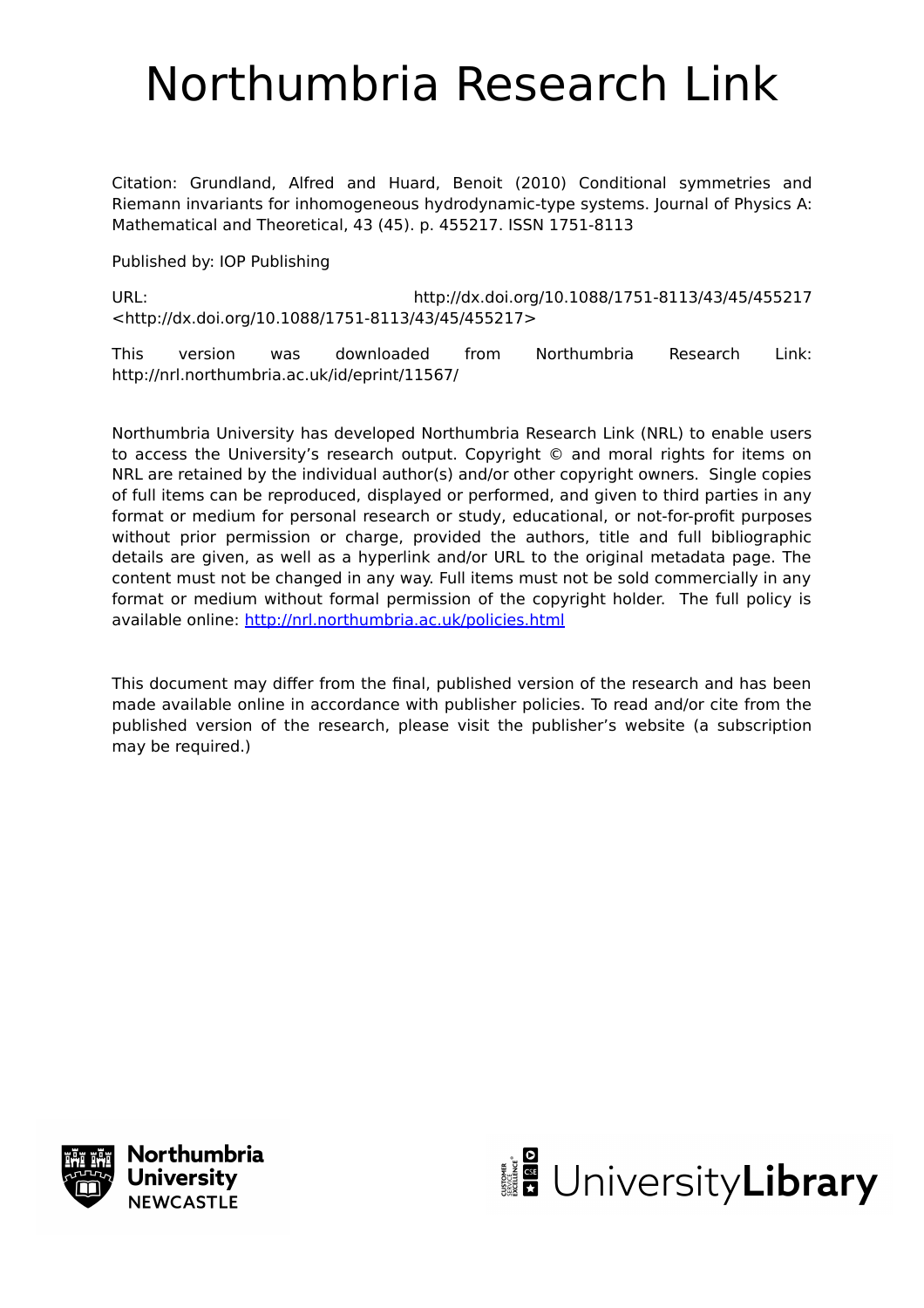### Conditional symmetries and Riemann invariants for inhomogeneous hydrodynamic-type systems

A.M. Grundland<sup>1,2</sup> and B. Huard<sup>3</sup>

1. Centre de Recherches Mathématiques, Université de Montréal,

C.P. 6128, Succ. Centre-ville, Montréal, (QC) H3C 3J7, Canada

2. Université du Québec, Trois-Rivières CP500 (QC) G9A 5H7, Canada

3. Département de mathématiques et de statistique,

C.P. 6128, Succ. Centre-ville, Montréal, (QC) H3C 3J7, Canada

#### Abstract

A new approach to the solution of quasilinear nonelliptic first-order systems of inhomogeneous PDEs in many dimensions is presented. It is based on a version of the conditional symmetry and Riemann invariant methods. We discuss in detail the necessary and sufficient conditions for the existence of rank-2 and rank-3 solutions expressible in terms of Riemann invariants. We perform the analysis using the Cayley-Hamilton theorem for a certain algebraic system associated with the initial system. The problem of finding such solutions has been reduced to expanding a set of trace conditions on wave vectors and their profiles which are expressible in terms of Riemann invariants. A couple of theorems useful for the construction of such solutions are given. These theoretical considerations are illustrated by the example of inhomogeneous equations of fluid dynamics which describe motion of an ideal fluid subjected to gravitational and Coriolis forces. Several new rank-2 solutions are obtained. Some physical interpretation of these results is given.

# 1 Introduction

In the last three decades, a number of useful extensions of the classical Lie approach to group-invariant solutions of PDEs have generated a great deal of interest and activity in several fields of research, including mathematics, physics, chemistry and biology. In particular, the method of partially invariant solutions [\[13,](#page-18-0) [15,](#page-18-1) [16,](#page-19-0) [19\]](#page-19-1), the nonclassical method [\[2,](#page-18-2) [11\]](#page-18-3), the conditional symmetry method [\[5,](#page-18-4) [6,](#page-18-5) [7,](#page-18-6) [17,](#page-19-2) [18\]](#page-19-3), the weak symmetry method [\[1,](#page-18-7) [8\]](#page-18-8) and the introduction of general "side conditions" or differential constraints [\[14\]](#page-18-9) have been shown to play an essential role in several applications to nonlinear phenomena. In particular, the method of differential constraints incorporates all known methods for determining particular solutions of PDEs. They establish a direct connection between certain classes of solutions and a framework based on the theory of overdetermined nonlinear systems of PDEs. In an attempt to understand certain classes of solutions expressible in terms of Riemann invariants, we have introduced a specific version of the conditional symmetry method [\[6\]](#page-18-5). The basic idea was to analyze a Lie module of vector fields which are symmetries of an overdetermined system defined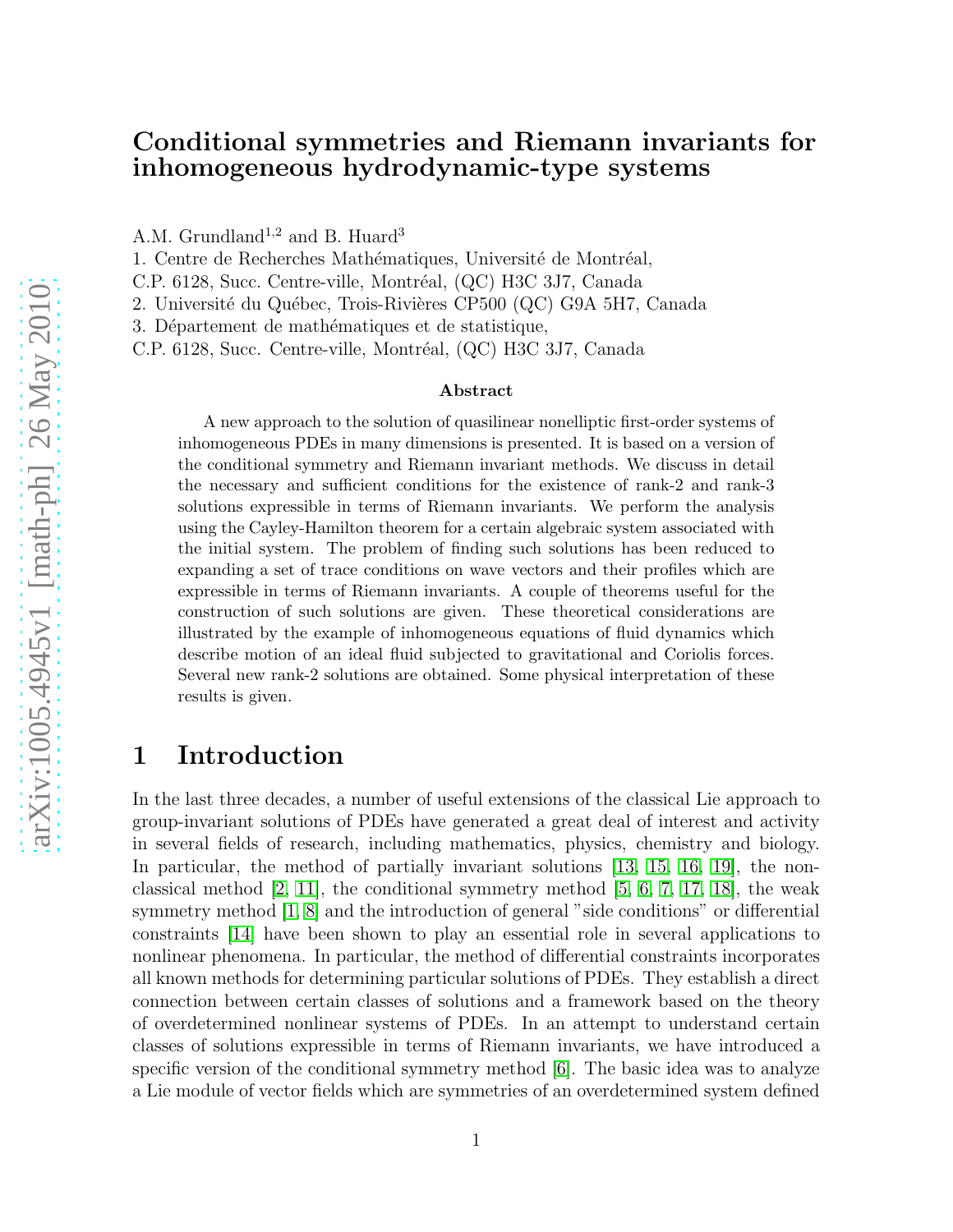by the initial system of equations and certain first-order differential constraints. It was shown [\[6\]](#page-18-5) that this overdetermined system admits rank-k solutions expressible in terms of Riemann invariants. The method of conditional symmetry has led to a large number of new results.

This paper is a follow-up of our previous investigations which were performed in [\[3,](#page-18-10) [5,](#page-18-4) [6,](#page-18-5) [9\]](#page-18-11). Here, we are using the Riemann invariants method for inhomogeneous nonelliptic quasilinear first-order systems of l PDEs in  $p = n + 1$  independent variables of the form

<span id="page-2-0"></span>
$$
u_t + A^i(u)u_{x^i} = B(u),
$$
\n(1.1)

where  $x = (t, x^1, ..., x^n) = (x^0, \bar{x}) \in \mathbb{R}^{n+1}$  and  $u = (u^1, ..., u^q) \in \mathbb{R}^q$  with the initial condition

$$
x_0 = 0
$$
 :  $u(0, \bar{x}) = u_0(\bar{x}) \in \mathbb{R}^q$ .

As usual in mathematical physics, the space X of independent variables  $(x_0, \bar{x}) \in$  $\mathbb{R}^p$  is called the physical space while the space of values of dependent variables  $u =$  $(u^1(x), \ldots, u^q(x))$  is denoted by  $U \subset \mathbb{R}^q$  and is called the hodograph space. The terms  $u_t, u_{x_i}$  denote the first-order partial derivatives of u with respect to t and  $x^i$ , respectively. The matrices  $A^{i}(u)$  are  $l \times q$  matrix functions of u and  $B(u)$  is an l-component vector. Throughout this paper, we use the summation convention over repeated indices. All our considerations are local. It suffices to search for solutions defined on a neighborhood of  $x = 0$ . The solutions  $u = u(x)$  of the system [\(1.1\)](#page-2-0) are identified with their graphs which are  $(n + 1)$ -dimensional manifolds in the cartesian product  $X \times U$ .

In our previous analysis of first-order systems of the form  $(1.1)$  (see e.g. [\[6\]](#page-18-5)), we considered homogeneous systems, i.e. systems with  $B(u) = 0$ , with coefficients depending only on the unknown functions u. The methodological approach proposed in these works was based on some generalization of the Riemann invariants method. A specific aspect of that approach is the presence of both algebraic and geometric points of view. A conversion of systems of PDEs into algebraic form was made possible by representing the so called integral elements as linear combinations of simple elements [\[6\]](#page-18-5) associated with those vectors fields which generate characteristic curves in the  $X \times U$ space. The introduction of those elements proved to be fruitful from the point of view of constructing the rank-k solutions in closed form by means of the Cayley-Hamilton theorem applied directly to the algebraic form of the system. Using a variant of the conditional symmetry method, we have shown that these solutions comprise among others multiple wave solutions as a superposition of two or more Riemann waves. The results obtained for the homogeneous systems were so promising that it seemed worthwhile to try to extend this approach and check its effectiveness for the case of nonelliptic inhomogeneous partial differential first-order systems. This is, in short, the objective of this paper.

The paper is organized as follows. In Section 2, we investigate the group-invariance properties of rank-2 and rank-3 solutions for inhomogeneous systems [\(1.1\)](#page-2-0) and obtain necessary and sufficient conditions for their existence. Section 3 illustrates the construction of such solutions for the inhomogeneous Euler equations describing a  $(3 + 1)$ -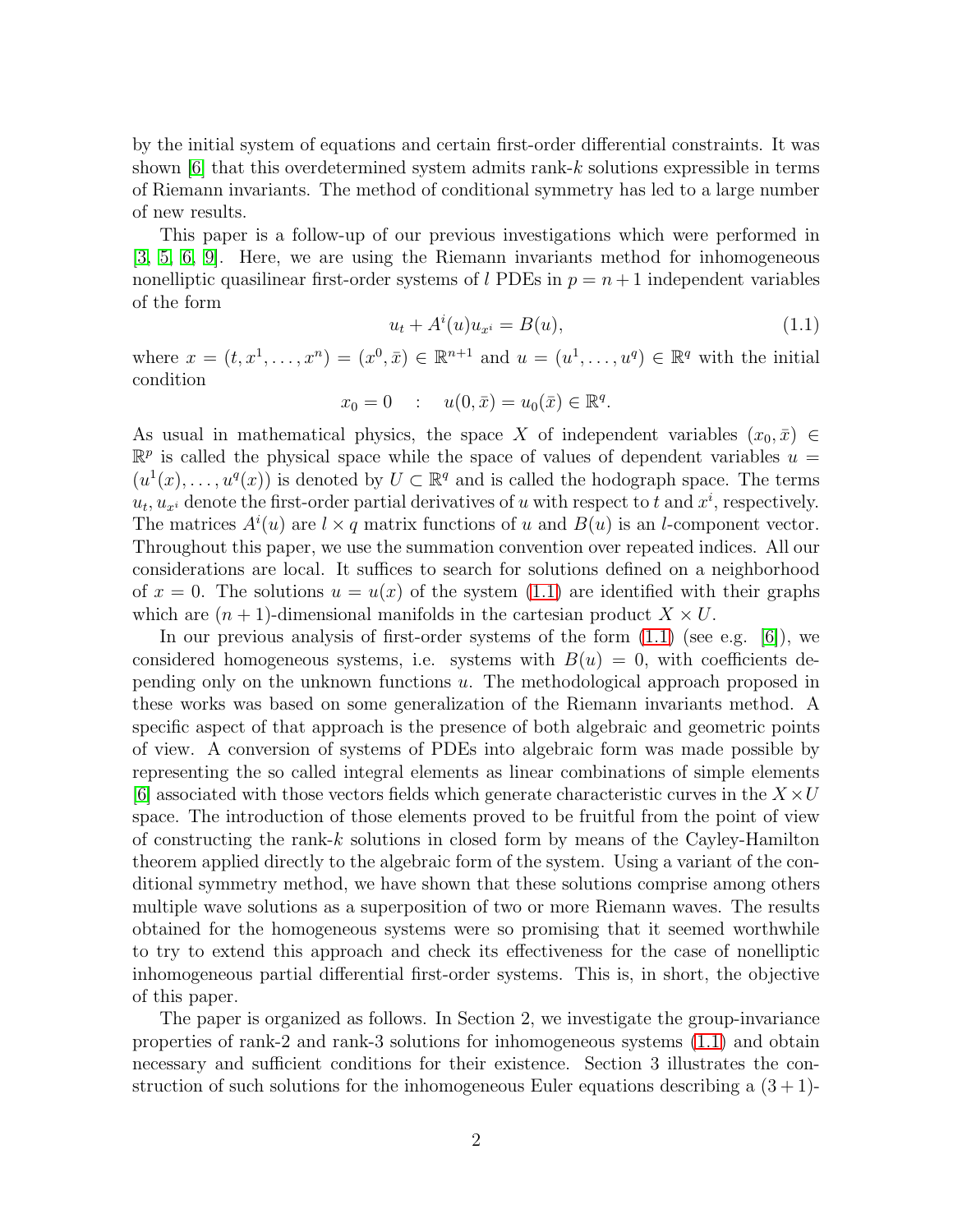dimensional fluid flow under the influence of gravitational and Coriolis effects. Results and future perspectives are summarized in Section 4.

# 2 Rank- $k$  solutions described by inhomogeneous systems of PDEs

A version of the conditional symmetry method [\[3,](#page-18-10) [5,](#page-18-4) [6\]](#page-18-5) has been developed recently for homogeneous nonelliptic systems [\(1.1\)](#page-2-0). This method consists of supplementing the original system of PDEs [\(1.1\)](#page-2-0) with first-order differential constraints (DCs) for which a symmetry criterion for the given system of PDEs is identically satisfied. It turns out that under certain circumstances, the so-augmented system of PDEs admits a larger class of Lie symmetries than the original system of PDEs [\(1.1\)](#page-2-0). We now extend this method to inhomogeneous systems [\(1.1\)](#page-2-0) and reformulate the task of constructing rankk solutions expressible in terms of Riemann invariants in the language of the group analysis of differential equations. For this purpose, we require the solution  $u$  of PDEs [\(1.1\)](#page-2-0) to be invariant under the family of commuting first-order differential operators

<span id="page-3-2"></span>
$$
X_a = \xi_a^i(u) \frac{\partial}{\partial x^i}, \quad a = 1, \dots, p - k, \quad k < p,\tag{2.1}
$$

defined on  $X \times U$  and satisfying the conditions

<span id="page-3-0"></span>
$$
\xi_a^i \lambda_i^s = 0, \quad s = 0, \dots, k - 1, \quad a = 1, \dots, p - k. \tag{2.2}
$$

Here, the inhomogeneous wave vector  $\lambda^0$  satisfies the rank condition

<span id="page-3-4"></span>
$$
rank\left(\lambda_i^0 A^i, B(u)\right) = rank\left(\lambda_i^0 A^i\right),\tag{2.3}
$$

while the wave vectors  $\lambda^0, \lambda^1, \ldots, \lambda^{k-1}$  are linearly independent vectors satisfying the dispersion relation for system [\(1.1\)](#page-2-0)

$$
rank(\lambda_i^s A^i) < l, \quad s = 1, \dots, k - 1.
$$

The group-invariant solutions of the system  $(1.1)$  then consist of those functions  $u =$  $f(x)$  which satisfy both the initial system  $(1.1)$  and a set of first-order differential constraints

<span id="page-3-3"></span>
$$
\xi_a^i \frac{\partial u^\alpha}{\partial x^i} = 0, \quad a = 1, \dots, p - k, \quad \alpha = 1, \dots, q,\tag{2.4}
$$

ensuring that the characteristics of the vector fields  $X_a$  are equal to zero. In this case, if the vector function  $u(x)$  is invariant under a set of  $(p-k)$  vector fields  $X_a$  for which the orthogonality property [\(2.2\)](#page-3-0) is satisfied, then the solution  $u(x)$  of [\(1.1\)](#page-2-0) can be defined implicitly by the following set of relations between the variables  $u^{\alpha}, x^{i}$  and  $r^{s}$ :

<span id="page-3-1"></span>
$$
u = f(r^{0}, \dots, r^{k-1}), \quad r^{s}(x, u) = \lambda_{0}^{s}(u)t + \lambda_{i}^{s}(u)x^{i}, \quad s = 0, \dots, k-1.
$$
 (2.5)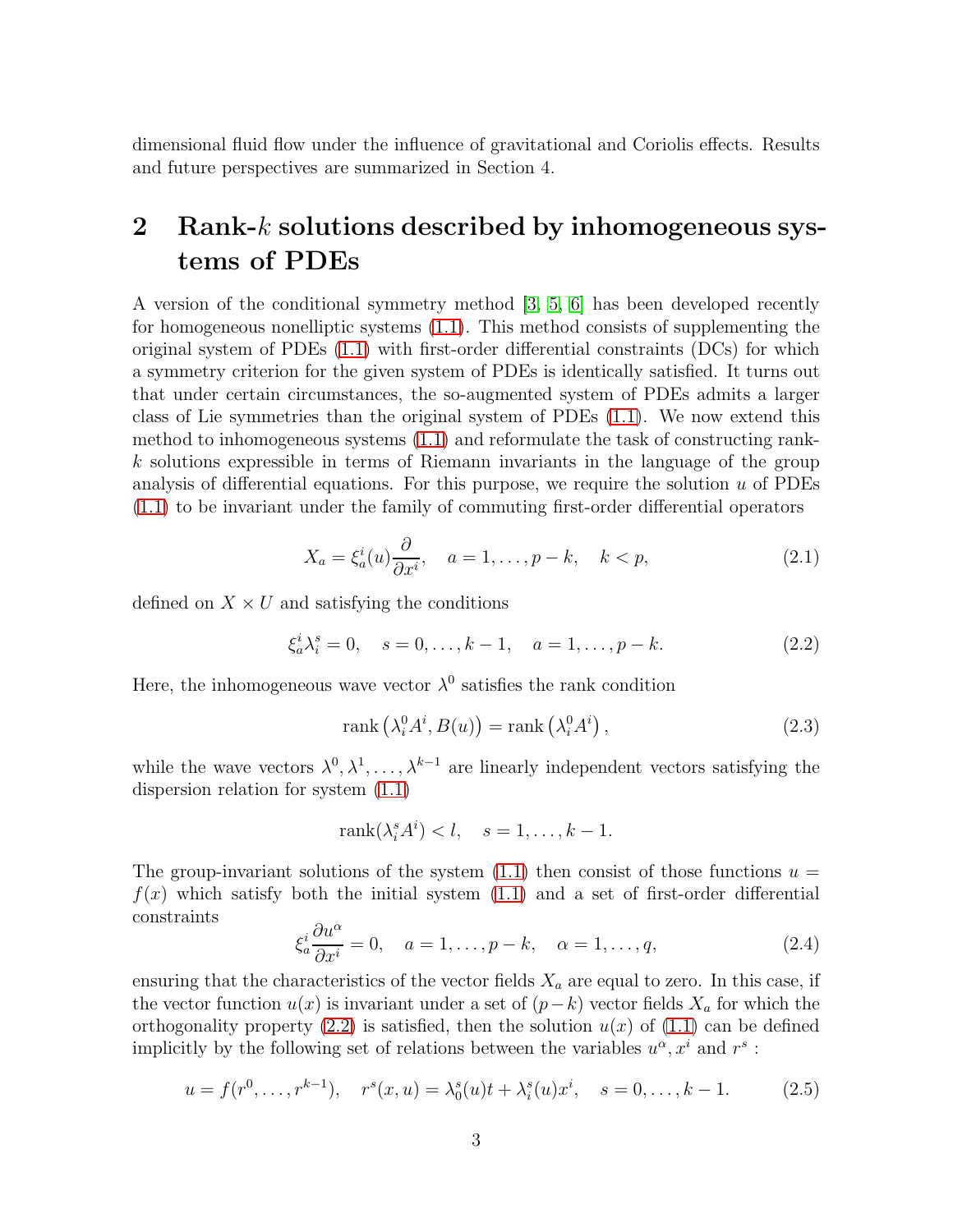Each function  $r^{s}(x, u)$  is called the Riemann invariant associated with the vector  $\lambda^{s}$ .

A vector field  $X_a$  defined on  $X \times U$  is said to be a conditional symmetry of system [\(1.1\)](#page-2-0) if it is tangent to  $\mathbb{S} = \mathbb{S}_{\Delta} \cap \mathbb{S}_{Q}$ , where  $\mathbb{S}_{\Delta}$  and  $\mathbb{S}_{Q}$  are submanifolds of the solution spaces defined by

$$
\mathbb{S}_{\Delta} = \left\{ (x, u^{(1)}) : u_t + A^i(u)u_{x^i} = B(u) \right\}, \n\mathbb{S}_{Q} = \left\{ (x, u^{(1)}) : \xi_a^i u_{x^i}^{\alpha} = 0, \quad \alpha = 1, \dots, q, \quad a = 1, \dots, p - k \right\}.
$$

An Abelian Lie algebra L spanned by the vector fields  $X_1, \ldots, X_{p-k}$  is called a conditional symmetry algebra of the original system [\(1.1\)](#page-2-0) if the following condition

$$
\mathrm{pr}^{(1)} X_a \left( u_t + A^i(u) u_{x^i} - B(u) \right) \Big|_{\mathbb{S}} = 0, \quad a = 1, \dots, p - k,
$$

is satisfied, where  $pr^{(1)}X_a$  is the first prolongation of  $X_a$ .

When studying solutions of type [\(2.5\)](#page-3-1), it is convenient from the computational point of view to write system [\(1.1\)](#page-2-0) in the form of a trace equation,

<span id="page-4-2"></span>
$$
\operatorname{Tr}\left[\mathcal{A}^{\mu}(u)\partial u\right] = B^{\mu}(u), \quad \mu = 1, \dots, l,
$$
\n(2.6)

where  $\mathcal{A}^{\mu}(u)$  are  $p \times q$  matrix functions of u. The Jacobian matrix of relations [\(2.5\)](#page-3-1) can be expressed in matrix form either as

<span id="page-4-0"></span>
$$
\partial u = (u_{x_i}^{\alpha}) = \frac{\partial f}{\partial r} \left( \mathcal{I}_k - \left( \eta_0 t + \eta_i x^i \right) \frac{\partial f}{\partial r} \right)^{-1} \lambda, \tag{2.7}
$$

or as

<span id="page-4-1"></span>
$$
\partial u = \left(\mathcal{I}_q - \frac{\partial f}{\partial r} \left(\eta_0 t + \eta_i x^i\right)\right)^{-1} \frac{\partial f}{\partial r} \lambda,\tag{2.8}
$$

where

$$
\frac{\partial f}{\partial r} = \left(\frac{\partial f^{\alpha}}{\partial r^{s}}\right) \in \mathbb{R}^{q \times k}, \quad \lambda = (\lambda_i^s) \in \mathbb{R}^{k \times p}, \quad \eta_i = \left(\frac{\partial \lambda_i^s}{\partial u^{\alpha}}\right), \quad i = 0, \dots, n,
$$

and  $\mathcal{I}_k$  and  $\mathcal{I}_q$  are the  $k \times k$  and  $q \times q$  identity matrices respectively.

A solution of the form [\(2.5\)](#page-3-1) is called a rank-k solution if, in some open set of the origin  $x = 0$ , we can express u explicitly as a graph over the space of independent and dependent variables and the condition

$$
rank(\partial u) = k
$$

holds.

The condition of inversibility of the matrices appearing in equations [\(2.7\)](#page-4-0) and [\(2.8\)](#page-4-1)

$$
M_1 = \mathcal{I}_k - \left(\eta_0 t + \eta_i x^i\right) \frac{\partial f}{\partial r}, \quad M_2 = \mathcal{I}_q - \frac{\partial f}{\partial r} \left(\eta_0 t + \eta_i x^i\right),
$$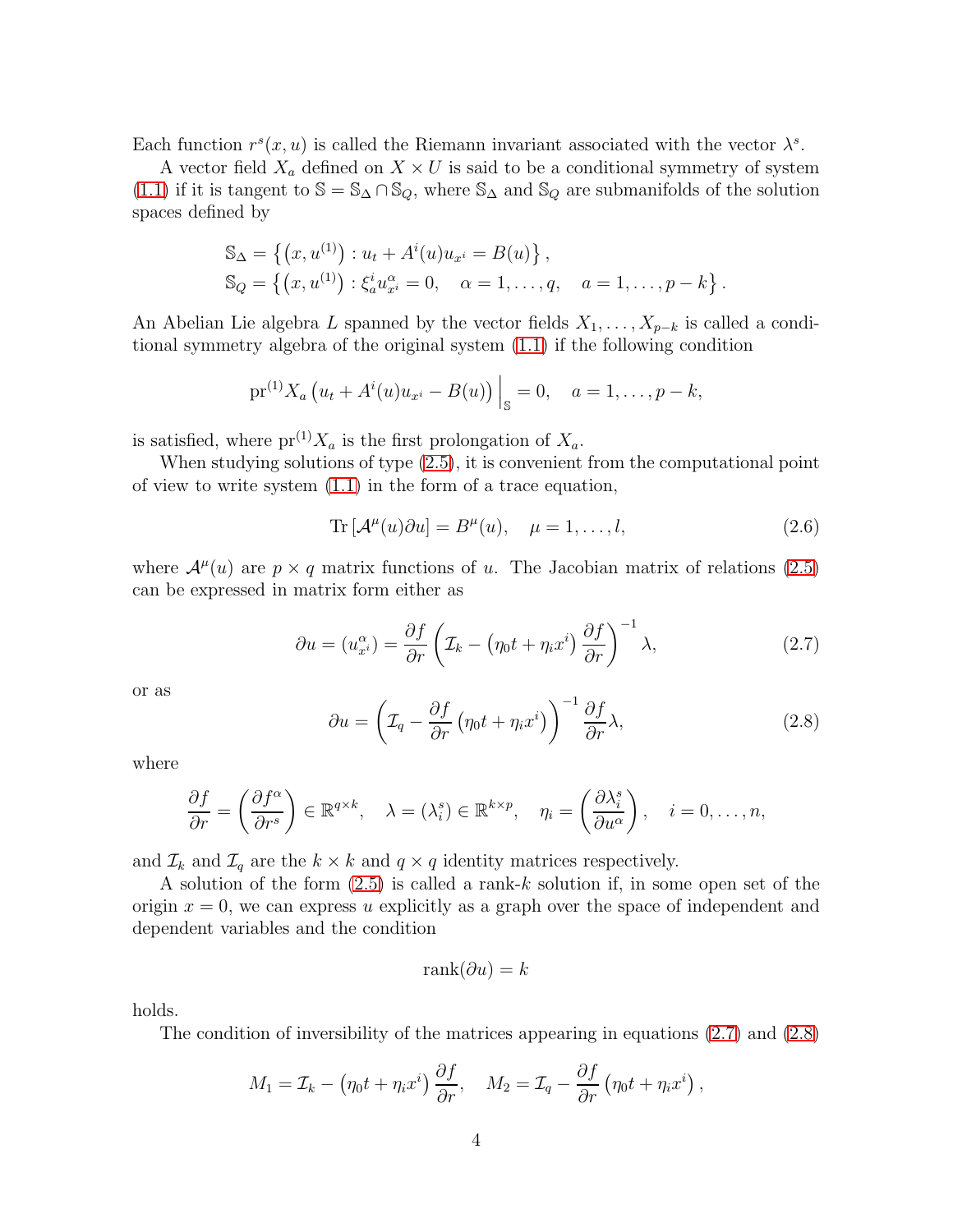restricts the domain of existence of rank-k solutions. However, since the inverse matrices are well defined at  $x = 0$ , there exists a neighborhood of the origin in which  $\det(M_i) \neq 0$ ,  $i = 1, 2$ , allowing us to look for rank-k solutions locally parametrized by equations [\(2.5\)](#page-3-1). It should also be noted that because of the Weinstein-Aronzjain determinant relation

<span id="page-5-0"></span>
$$
\det\left(\mathcal{I}_k - PQ\right) = \det\left(\mathcal{I}_q - QP\right), \quad P \in \mathbb{R}^{k \times q}, \quad Q \in \mathbb{R}^{q \times k}, \tag{2.9}
$$

which can be derived from the relation

$$
\det \left[ \left( \begin{array}{cc} \mathcal{I}_k & P \\ Q & \mathcal{I}_q \end{array} \right) \left( \begin{array}{cc} \mathcal{I}_k & 0 \\ -Q & \mathcal{I}_q \end{array} \right) \right] = \det \left[ \left( \begin{array}{cc} \mathcal{I}_k & 0 \\ -Q & \mathcal{I}_q \end{array} \right) \left( \begin{array}{cc} \mathcal{I}_k & P \\ Q & \mathcal{I}_q \end{array} \right) \right],
$$

we have that  $\det(M_1) = \det(M_2)$ . Hence, the regions of validity for the expressions  $(2.7)$  and  $(2.8)$  are the same. Morever,  $(2.9)$  implies that det  $(M_1)$  is a polynomial of order  $s = \min(k, q)$ . Inserting [\(2.7\)](#page-4-0) into the original system [\(2.6\)](#page-4-2), we obtain the result

$$
\operatorname{Tr}\left[\mathcal{A}^{\mu}(u)\left(\mathcal{I}_{k}-(\eta_{0}t+\eta_{i}x^{i})\frac{\partial f}{\partial r}\right)^{-1}\lambda\right]=B^{\mu}(u),
$$

or, upon multiplication by det  $(M_1)$ ,

<span id="page-5-1"></span>
$$
\operatorname{Tr}\left[\mathcal{A}^{\mu}(u)\operatorname{adj}\left(\mathcal{I}_{k}-(\eta_{0}t+\eta_{i}x^{i})\frac{\partial f}{\partial r}\right)\lambda\right]-\operatorname{det}\left[\mathcal{I}_{k}-(\eta_{0}t+\eta_{i}x^{i})\frac{\partial f}{\partial r}\right]B^{\mu}(u)=0,
$$
\n(2.10)

which is a polynomial expression of degree s in the independent variables  $(t, x<sup>i</sup>)$ . For the system [\(2.10\)](#page-5-1) to be expressed only in terms of Riemann invariants, we must require that every coefficient of  $(t, x<sup>i</sup>)$  of this polynomial vanish identically. We then consider equation  $(2.10)$  and all its partial derivatives up to order s with respect to the independent variables  $(t, x<sup>i</sup>)$  taken at the origin and set the resulting expressions to zero. The partial derivatives of the trace equation [\(2.10\)](#page-5-1) are obtained by making use of the Jacobi equations for the derivative of the determinant of any square matrix  $M = M(\xi)$ depending on a parameter  $\xi$ ,

$$
\frac{\partial}{\partial \xi} \det [M] = \text{Tr} \left[ \text{adj}[M] \frac{\partial M}{\partial \xi} \right],
$$
\n
$$
\frac{\partial}{\partial \xi} \text{adj}[M] = \left( \text{Tr} \left[ \text{adj}[M] \frac{\partial M}{\partial \xi} \right] \mathcal{I} - \text{adj}[M] \frac{\partial M}{\partial \xi} \right) M^{-1}.
$$
\n(2.11)

<span id="page-5-3"></span>A conditionally invariant solution of [\(1.1\)](#page-2-0) under an Abelian algebra L spanned by vector fields  $X_1, \ldots, X_{p-k}$  of the form  $(2.1)$  is then obtained by solving the overdetermined system

<span id="page-5-2"></span>
$$
\Delta' : \left\{ \begin{aligned} &\text{Tr}\left[\mathcal{A}^{\mu}(u)\text{adj}\left(\mathcal{I}_{k} - \left(\eta_{0}t + \eta_{i}x^{i}\right)\frac{\partial f}{\partial r}\right)\lambda\right] - \det\left[\mathcal{I}_{k} - \left(\eta_{0}t + \eta_{i}x^{i}\right)\frac{\partial f}{\partial r}\right]B^{\mu}(u) = 0, \\ &\xi_{a}^{i}u_{x^{i}}^{\alpha} = 0, \quad a = 1, \ldots, p - k, \quad \alpha = 1, \ldots, q. \end{aligned} \right. \tag{2.12}
$$

Therefore, in the case  $k = 2$ , we can devise the following proposition.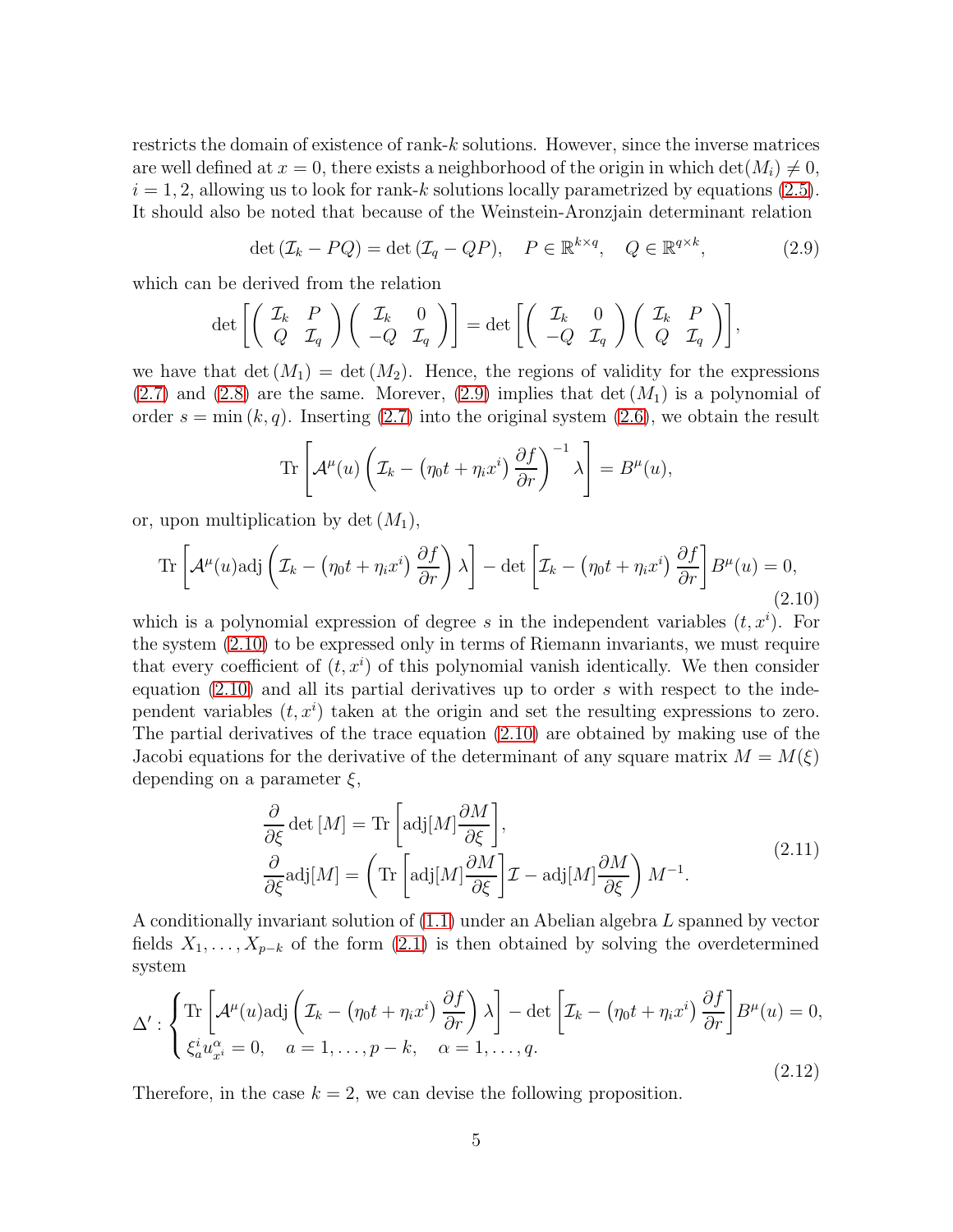**Proposition 1.** Consider a fixed set of linearly-independent wave vectors  $\lambda^0$  and  $\lambda^1$ associated with a nondegenerate quasilinear nonelliptic first-order system of PDEs  $(1.1)$ in p independent variables and q dependent variables. This system admits a  $(p-2)$ dimensional conditional symmetry algebra L if and only if  $(p-2)$  linearly independent vector fields

$$
X_a = \xi_a^i(u) \frac{\partial}{\partial x^i}, \quad \lambda_i^s \xi_a^i = 0, \quad a = 1, \dots, p-2, \quad s = 0, 1,
$$

satisfy the conditions

<span id="page-6-1"></span><span id="page-6-0"></span>
$$
\operatorname{Tr}\left[\mathcal{A}^{\mu}\frac{\partial f}{\partial r}\lambda\right] = B^{\mu}, \quad \mu = 1, \dots, l,
$$
\n(2.13a)

$$
\operatorname{Tr}\left[\mathcal{A}^{\mu}\frac{\partial f}{\partial r}\eta_{i}\frac{\partial f}{\partial r}\lambda\right] = 0, \quad i = 0, \dots, n,
$$
\n(2.13b)

$$
\operatorname{Tr}\left[\mathcal{A}^{\mu}\frac{\partial f}{\partial r}\left(\eta_i\frac{\partial f}{\partial r}\eta_j + \eta_j\frac{\partial f}{\partial r}\eta_i\right)\frac{\partial f}{\partial r}\lambda\right] = 0, \quad i \neq j = 0, \dots, n,
$$
 (2.13c)

$$
\det \left[ \eta_i \frac{\partial f}{\partial r} \right] = 0, \quad \eta_i = \left( \frac{\partial \lambda_i^s}{\partial u^{\alpha}} \right) \in \mathbb{R}^{2 \times q}.
$$
 (2.13d)

and such that rank $(\partial f/\partial r) = 2$  on some neighborhood of a point  $(x_0, u_0) \in \mathbb{S}$ . The solution of  $(1.1)$  which is invariant under the Lie algebra L is precisely a rank-2 solution of the form  $(2.5)$ .

*Proof.* It was shown in [\[6\]](#page-18-5) that in the new coordinates  $\mathbb{R}^p \times \mathbb{R}^q$ 

$$
\bar{x}^1 = r^1(x, u), \bar{x}^2 = r^2(x, u), \bar{x}^3 = x^3, \ldots, \bar{x}^p = x^p, \bar{u}^1 = u^1, \ldots, \bar{u}^q = u^q,
$$

the vector fields  $X_a$  adopt the rectified form

$$
X_a = \frac{\partial}{\partial_{\bar{x}^a}}, \quad a = 3, \dots, p.
$$

Hence, the symmetry criterion for  $G$  to be the symmetry group of the overdetermined system [\(2.12\)](#page-5-2) requires that the vector fields  $X_a$  of G satisfy

$$
X_a(\Delta')=0,
$$

whenever equations [\(2.12\)](#page-5-2) hold. Thus the symmetry criterion applied to the invariance conditions [\(2.4\)](#page-3-3) is identically equal to zero. After applying the symmetry criterion to the system  $(2.10)$  in new coordinates and taking into account the conditions  $(2.13)$ , we obtain the equations which are identically satisfied.

The converse is also true. The requirement that the system [\(1.1\)](#page-2-0) be nondegenerate means that it is locally solvable and is of maximal rank at every point  $(x_0, u_0^{(1)})$  $_{0}^{(1)}$ )  $\in$ S. Therefore [\[12\]](#page-18-12), the infinitesimal symmetry criterion is a necessary and sufficient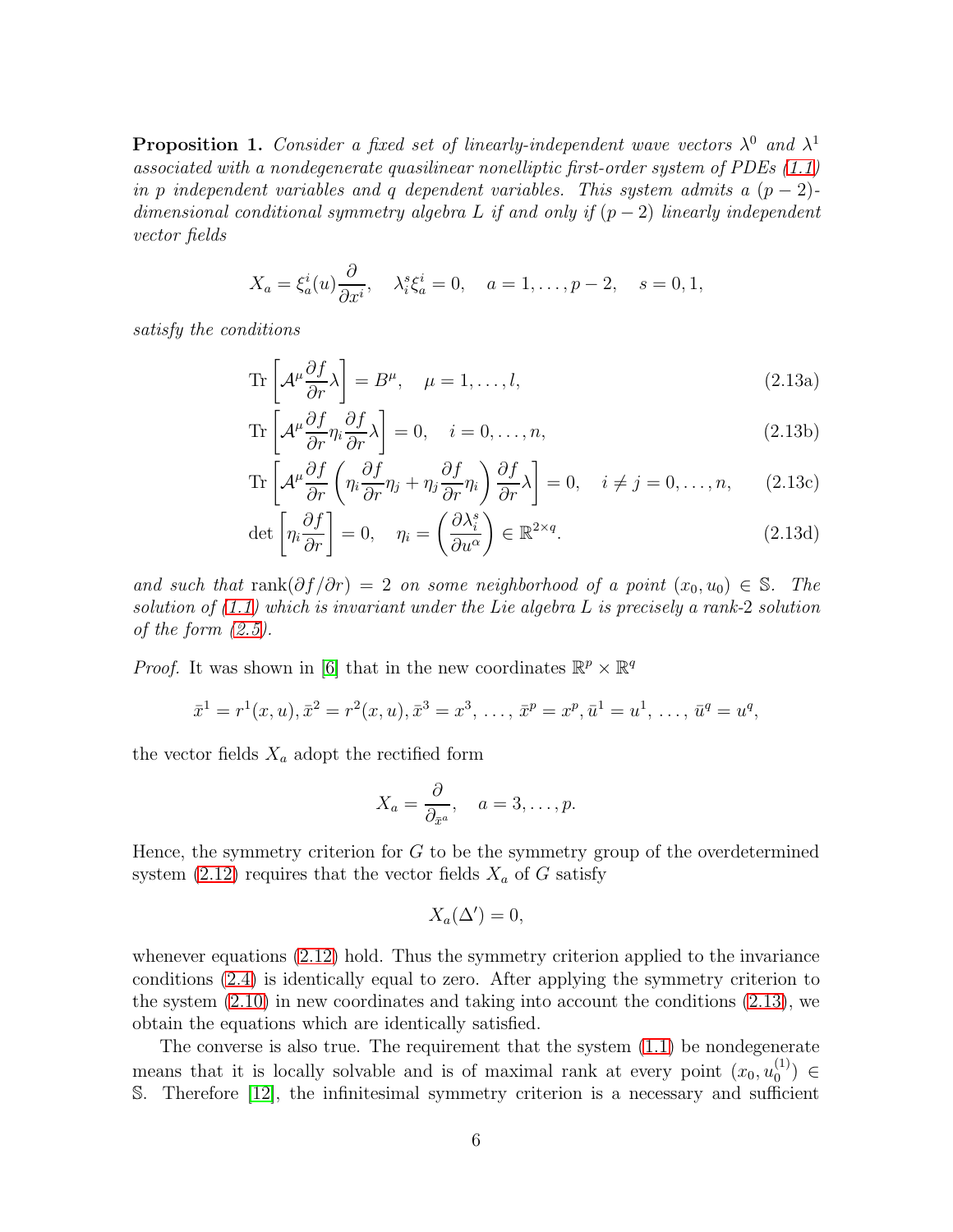condition for the existence of the symmetry group  $G$  of the overdetermined system  $(2.12)$ . Using relations  $(2.11)$ , we show that equations  $(2.13)$  must hold. Equations [\(2.13a\)](#page-6-1) and [\(2.13b\)](#page-6-1) are easily obtained by considering the system [\(2.10\)](#page-5-1) and all its first-order partial derivatives with respect to t and  $x<sup>i</sup>$ . The second-order derivatives with respect to  $x^i$  and  $x^j$  provide us with the condition

$$
\operatorname{Tr}\left[\mathcal{A}^{\mu}\frac{\partial f}{\partial r}\left(\eta_i\frac{\partial f}{\partial r}\eta_j+\eta_j\frac{\partial f}{\partial r}\eta_i\right)\frac{\partial f}{\partial r}\lambda\right]=0, \quad i,j=0,\ldots,n,
$$

which reduces when  $i = j$  to

<span id="page-7-0"></span>
$$
\operatorname{Tr}\left[\mathcal{A}^{\mu}\frac{\partial f}{\partial r}\eta_{i}\frac{\partial f}{\partial r}\eta_{i}\frac{\partial f}{\partial r}\lambda\right] = 0, \quad i = 0, \dots, n. \tag{2.14}
$$

<span id="page-7-1"></span>Considering equations [\(2.13b\)](#page-6-1), we can write [\(2.14\)](#page-7-0) as

$$
\begin{split}\n\operatorname{Tr}\left[\mathcal{A}^{\mu}\frac{\partial f}{\partial r}\eta_{i}\frac{\partial f}{\partial r}\eta_{i}\frac{\partial f}{\partial r}\lambda\right] &= \operatorname{Tr}\left[\mathcal{A}^{\mu}\frac{\partial f}{\partial r}\eta_{i}\frac{\partial f}{\partial r}\eta_{i}\frac{\partial f}{\partial r}\lambda\right] - \operatorname{Tr}\left[\eta_{i}\frac{\partial f}{\partial r}\right]\operatorname{Tr}\left[\mathcal{A}^{\mu}\frac{\partial f}{\partial r}\eta_{i}\frac{\partial f}{\partial r}\lambda\right] \\
&= \operatorname{Tr}\left[\mathcal{A}^{\mu}\frac{\partial f}{\partial r}\eta_{i}\frac{\partial f}{\partial r}\left(\eta_{i}\frac{\partial f}{\partial r} - \operatorname{Tr}\left[\eta_{i}\frac{\partial f}{\partial r}\right] \mathcal{I}_{2}\right)\lambda\right].\n\end{split} \tag{2.15}
$$

According to the Cayley-Hamilton theorem, each matrix  $(\eta_i \frac{\partial f}{\partial r}) \in \mathbb{R}^{2 \times 2}$  satifies

$$
\left(\eta_i \frac{\partial f}{\partial r}\right)^2 - \text{Tr}\left[\eta_i \frac{\partial f}{\partial r}\right] \left(\eta_i \frac{\partial f}{\partial r}\right) = -\det \left[\eta_i \frac{\partial f}{\partial r}\right] \mathcal{I}_2
$$

allowing us to write [\(2.15\)](#page-7-1) as

$$
\operatorname{Tr}\left[\mathcal{A}^{\mu}\frac{\partial f}{\partial r}\eta_{i}\frac{\partial f}{\partial r}\eta_{i}\frac{\partial f}{\partial r}\lambda\right] = \det\left[\eta_{i}\frac{\partial f}{\partial r}\right]\operatorname{Tr}\left[\mathcal{A}^{\mu}\frac{\partial f}{\partial r}\lambda\right] = B^{\mu}\det\left[\eta_{i}\frac{\partial f}{\partial r}\right],
$$

by [\(2.13a\)](#page-6-1). As a consequence of the assumption  $B^{\mu} \not\equiv 0$ , we must have that

$$
\det \left[ \eta_i \frac{\partial f}{\partial r} \right] = 0.
$$

That ends the proof, since the solutions of the overdetermined system [\(2.12\)](#page-5-2) are invariant under the algebra L generated by the  $(p-k)$  vector fields  $X_1, \ldots, X_{p-2}$ . The invariants of the group G of such vector fields are provided by the functions  $\{r^0, r^1, u^1, \ldots, u^q\}.$ So the general rank-k solution of  $(1.1)$  takes the form  $(2.5)$ .

 $\Box$ 

Note that in the case  $q = k = 2$ , equations [\(2.13d\)](#page-6-1) imply that

$$
\det\left[\eta_i \frac{\partial f}{\partial r}\right] = \det\left[\eta_i\right] \det\left[\frac{\partial f}{\partial r}\right] = 0.
$$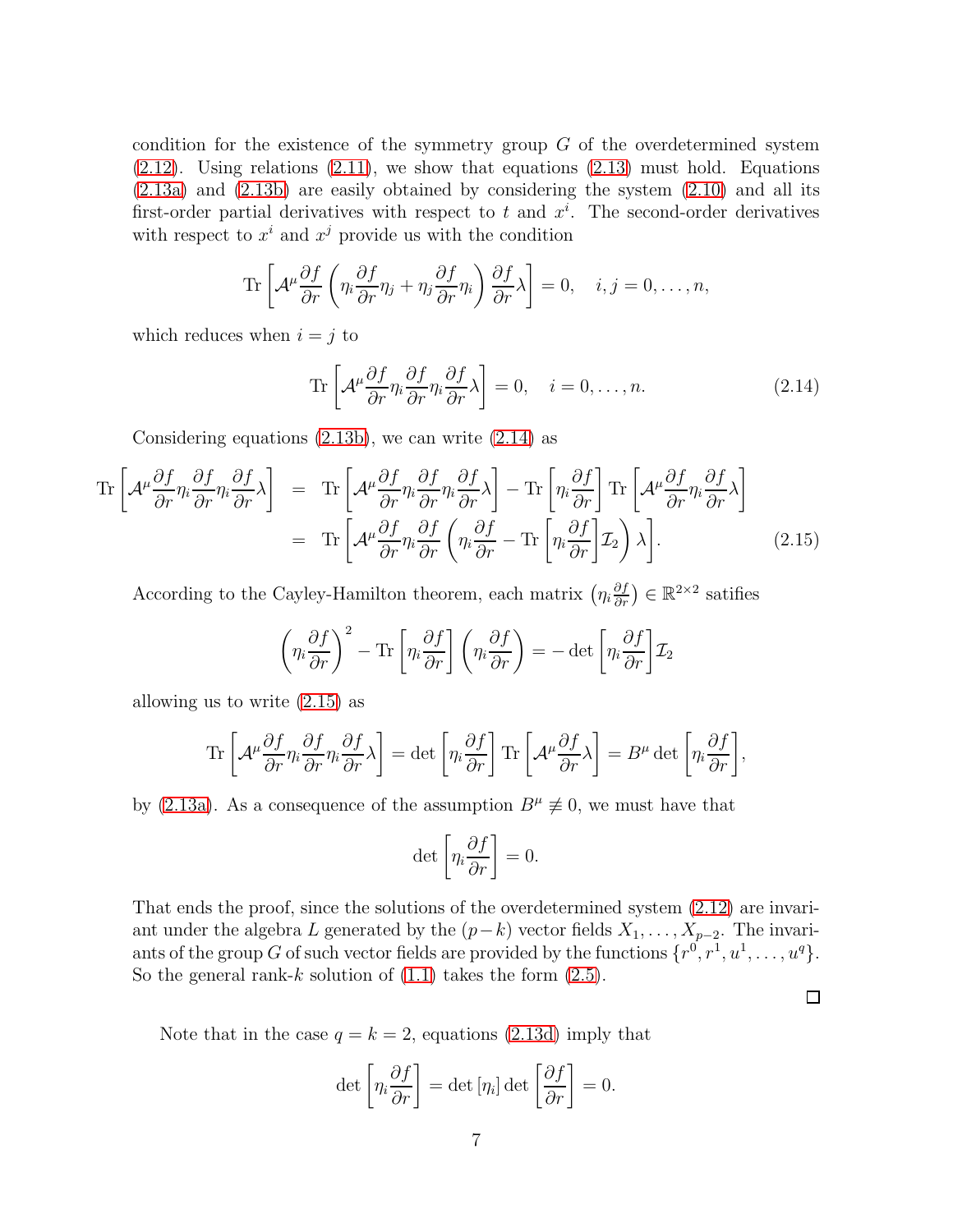When det  $\left[\frac{\partial f}{\partial r}\right] = 0$ , the considered solution reduces to a rank-1 solution. Consequently, when  $q = 2$ , rank-2 solutions exist only when  $\det[\eta_i] = 0$  for  $i = 0, \ldots, n$ . Note that in every case, equations [\(2.13d\)](#page-6-1) can be satisfied, for example, by choosing one of the vectors  $\lambda^s$  to be constant.

Analogously, we obtain the following conditions in the case  $k = 3$ .

**Proposition 2.** Consider a fixed set of linearly-independent wave vectors  $\lambda^0$ ,  $\lambda^1$  and  $\lambda^2$ associated with a nondegenerate quasilinear nonelliptic first-order system of PDEs [\(1.1\)](#page-2-0) in p independent variables and q dependent variables. This system admits a  $(p-3)$ dimensional conditional symmetry algebra L if and only if  $(p-3)$  linearly independent vector fields

<span id="page-8-0"></span>
$$
X_a = \xi_a^i(u)\frac{\partial}{\partial x^i}, \quad \lambda_i^s \xi_a^i = 0, \quad a = 1, \dots, p-3, \quad s = 0, 1, 2,
$$

satisfy the conditions

<span id="page-8-1"></span>
$$
\operatorname{Tr}\left[\mathcal{A}^{\mu}\frac{\partial f}{\partial r}\lambda\right] = B^{\mu}, \quad \mu = 1, \dots, l,
$$
\n(2.16a)

$$
\operatorname{Tr}\left[\mathcal{A}^{\mu}\frac{\partial f}{\partial r}\eta_{i_{1}}\frac{\partial f}{\partial r}\lambda\right] = 0, \quad i_{1} = 0, \dots, n,
$$
\n(2.16b)

$$
\operatorname{Tr}\left[\mathcal{A}^{\mu}\frac{\partial f}{\partial r}\left(\eta_{i_1}\frac{\partial f}{\partial r}\eta_{i_2} + \eta_{i_2}\frac{\partial f}{\partial r}\eta_{i_1}\right)\frac{\partial f}{\partial r}\lambda\right] = 0, \quad i_1, i_2 = 0, \dots, n,
$$
\n(2.16c)

$$
\operatorname{Tr}\left[\mathcal{A}^{\mu}\frac{\partial f}{\partial r}\left(\eta_{i_{1}}\frac{\partial f}{\partial r}\eta_{i_{2}}\frac{\partial f}{\partial r}\eta_{i_{3}} + \eta_{i_{1}}\frac{\partial f}{\partial r}\eta_{i_{3}}\frac{\partial f}{\partial r}\eta_{i_{2}} + \eta_{i_{2}}\frac{\partial f}{\partial r}\eta_{i_{1}}\frac{\partial f}{\partial r}\eta_{i_{3}}\right] + \eta_{i_{2}}\frac{\partial f}{\partial r}\eta_{i_{3}}\frac{\partial f}{\partial r}\eta_{i_{1}} + \eta_{i_{3}}\frac{\partial f}{\partial r}\eta_{i_{1}}\frac{\partial f}{\partial r}\eta_{i_{2}} + \eta_{i_{3}}\frac{\partial f}{\partial r}\eta_{i_{2}}\frac{\partial f}{\partial r}\eta_{i_{1}}\right)\frac{\partial f}{\partial r}\lambda\right] = 0,
$$
\n(2.16d)

$$
\det \left[ \eta_i \frac{\partial f}{\partial r} \right] = 0, \quad \eta_i = \left( \frac{\partial \lambda_i^s}{\partial u^\alpha} \right) \in \mathbb{R}^{3 \times q}, \tag{2.16e}
$$

and such that rank $(\partial f/\partial r) = 3$  on some neighborhood of a point  $(x_0, u_0) \in \mathbb{S}$ , where the indices  $i_1, i_2, i_3$  take the values  $0, \ldots, n$  and are not all equal.

*Proof.* The proof for sufficiency follows the same steps as in the case  $k = 2$ . We now show the necessity of equations [\(2.16\)](#page-8-0). As previously, equations [\(2.16a](#page-8-0)-d) represent the first, second and third-order partial derivatives of expression [\(2.10\)](#page-5-1) taken at the origin, respectively. When  $i_1 = i_2 = i_3 = i$ , equations [\(2.16d\)](#page-8-1) reduce to

$$
\operatorname{Tr}\left[\mathcal{A}^{\mu}\frac{\partial f}{\partial r}\eta_{i}\frac{\partial f}{\partial r}\eta_{i}\frac{\partial f}{\partial r}\eta_{i}\frac{\partial f}{\partial r}\lambda\right]=0.
$$

For any 3 by 3 matrix  $M$ , the Leverrier-Faddeev algorithm and the Cayley-Hamilton theorem allow us to write

<span id="page-8-2"></span>
$$
M^{3} - \text{Tr}[M]M^{2} + \frac{1}{2} (\text{Tr}[M]^{2} - \text{Tr}[M^{2}]) M - \det[M]\mathcal{I}_{3} = 0.
$$
 (2.17)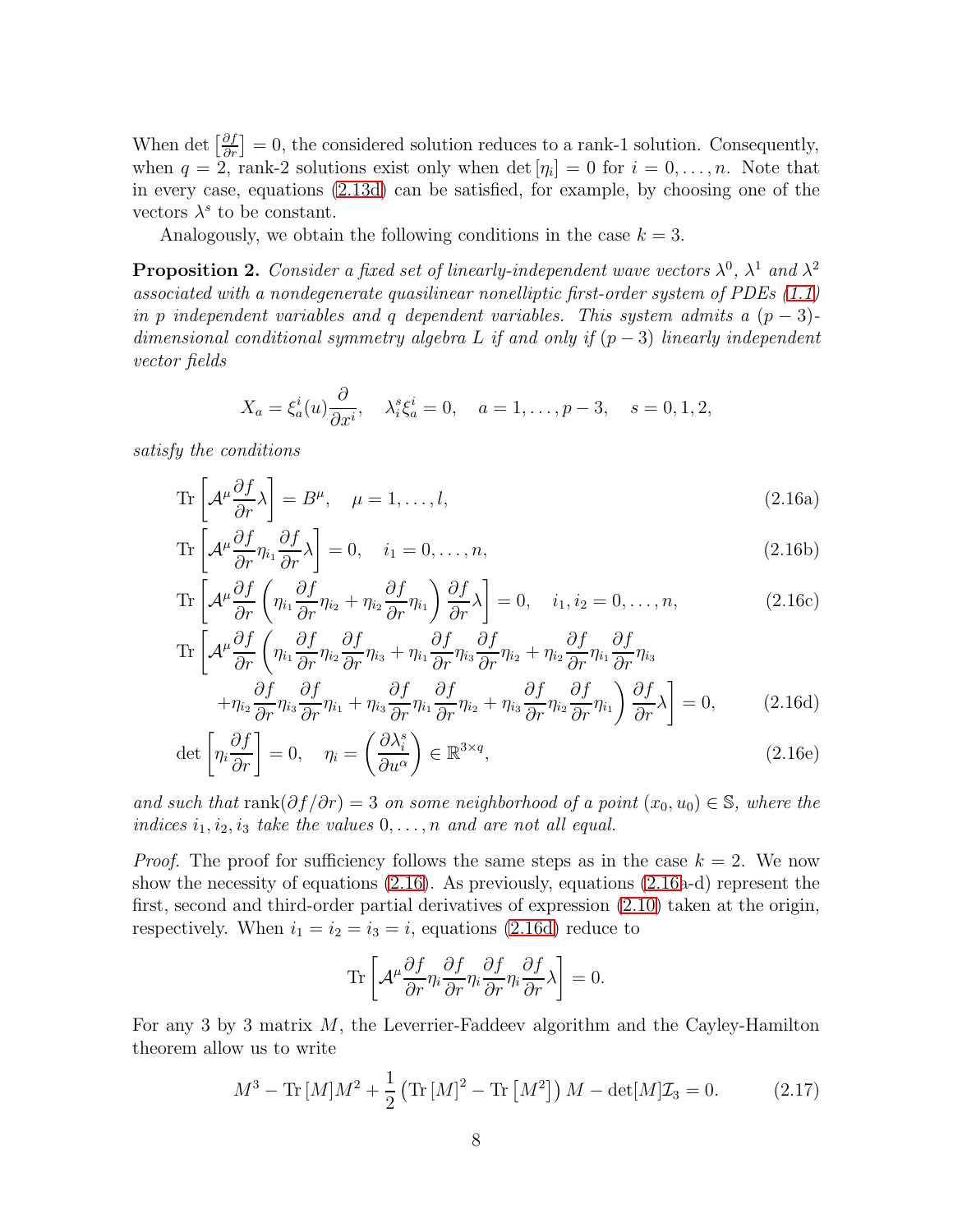Hence, taking into account equations [\(2.16\)](#page-8-0) and [\(2.17\)](#page-8-2), we get

$$
\begin{split}\n&\text{Tr}\left[\mathcal{A}^{\mu}\frac{\partial f}{\partial r}\eta_{i}\frac{\partial f}{\partial r}\eta_{i}\frac{\partial f}{\partial r}\eta_{i}\frac{\partial f}{\partial r}\lambda\right]-\text{Tr}\left[\eta_{i}\frac{\partial f}{\partial r}\right]\text{Tr}\left[\mathcal{A}^{\mu}\frac{\partial f}{\partial r}\eta_{i}\frac{\partial f}{\partial r}\eta_{i}\frac{\partial f}{\partial r}\lambda\right] \\
&=\text{Tr}\left[\mathcal{A}^{\mu}\frac{\partial f}{\partial r}\left(\eta_{i}\frac{\partial f}{\partial r}\right)^{2}\left(\eta_{i}\frac{\partial f}{\partial r}-\text{Tr}\left[\eta_{i}\frac{\partial f}{\partial r}\right]Z_{3}\right)\lambda\right] \\
&=\text{Tr}\left[\mathcal{A}^{\mu}\frac{\partial f}{\partial r}\left(-\frac{1}{2}\left(\text{Tr}\left[\eta_{i}\frac{\partial f}{\partial r}\right]^{2}-\text{Tr}\left[\left(\eta_{i}\frac{\partial f}{\partial r}\right)^{2}\right]\right)\eta_{i}\frac{\partial f}{\partial r}+\det\left[\eta_{i}\frac{\partial f}{\partial r}\right]Z_{3}\right)\lambda\right] \\
&=-\frac{1}{2}\left(\text{Tr}\left[\eta_{i}\frac{\partial f}{\partial r}\right]^{2}-\text{Tr}\left[\left(\eta_{i}\frac{\partial f}{\partial r}\right)^{2}\right]\right)\text{Tr}\left[\mathcal{A}^{\mu}\frac{\partial f}{\partial r}\eta_{i}\frac{\partial f}{\partial r}\lambda\right]+\det\left[\eta_{i}\frac{\partial f}{\partial r}\right]\text{Tr}\left[\mathcal{A}^{\mu}\frac{\partial f}{\partial r}\lambda\right] \\
&=B^{\mu}\det\left[\eta_{i}\frac{\partial f}{\partial r}\right],\n\end{split}
$$

which is equal to zero if and only if the relations

$$
\det \left[ \eta_i \frac{\partial f}{\partial r} \right] = 0, \quad i = 0, \dots, n
$$

hold. Again, the solutions of the overdetermined system  $(2.12)$  are invariant under the algebra of vector fields  $X_1, \ldots, X_{p-3}$  defined by [\(2.1\)](#page-3-2), [\(2.2\)](#page-3-0) and [\(2.16\)](#page-8-0). The invariants of the group G of such vector fields are provided by the functions  $\{r^0, r^1, r^2, u^1, \ldots, u^q\}$ , therefore the rank-k solution of  $(1.1)$  is of the form  $(2.5)$ .

# 3 Applications in fluid dynamics

Now we present some examples which illustrate the theoretical considerations presented in Section 2. We consider classical equations of hydrodynamics describing a motion in a fluid medium when the gravitational force  $\vec{g}$  and Coriolis force  $\Omega \times \vec{v}$  occur. We restrict ourselves to the equations of a one-component nonviscous fluid flow. Under these assumptions, our equations are of the type [\(1.1\)](#page-2-0). The matrix form of these equations of hydrodynamics in a noninertial coordinates system is

<span id="page-9-0"></span>
$$
A^{0}(u)u_{t} + A^{1}(u)u_{x} + A^{2}(u)u_{y} + A^{3}(u)u_{z} = B(u),
$$
\n(3.1)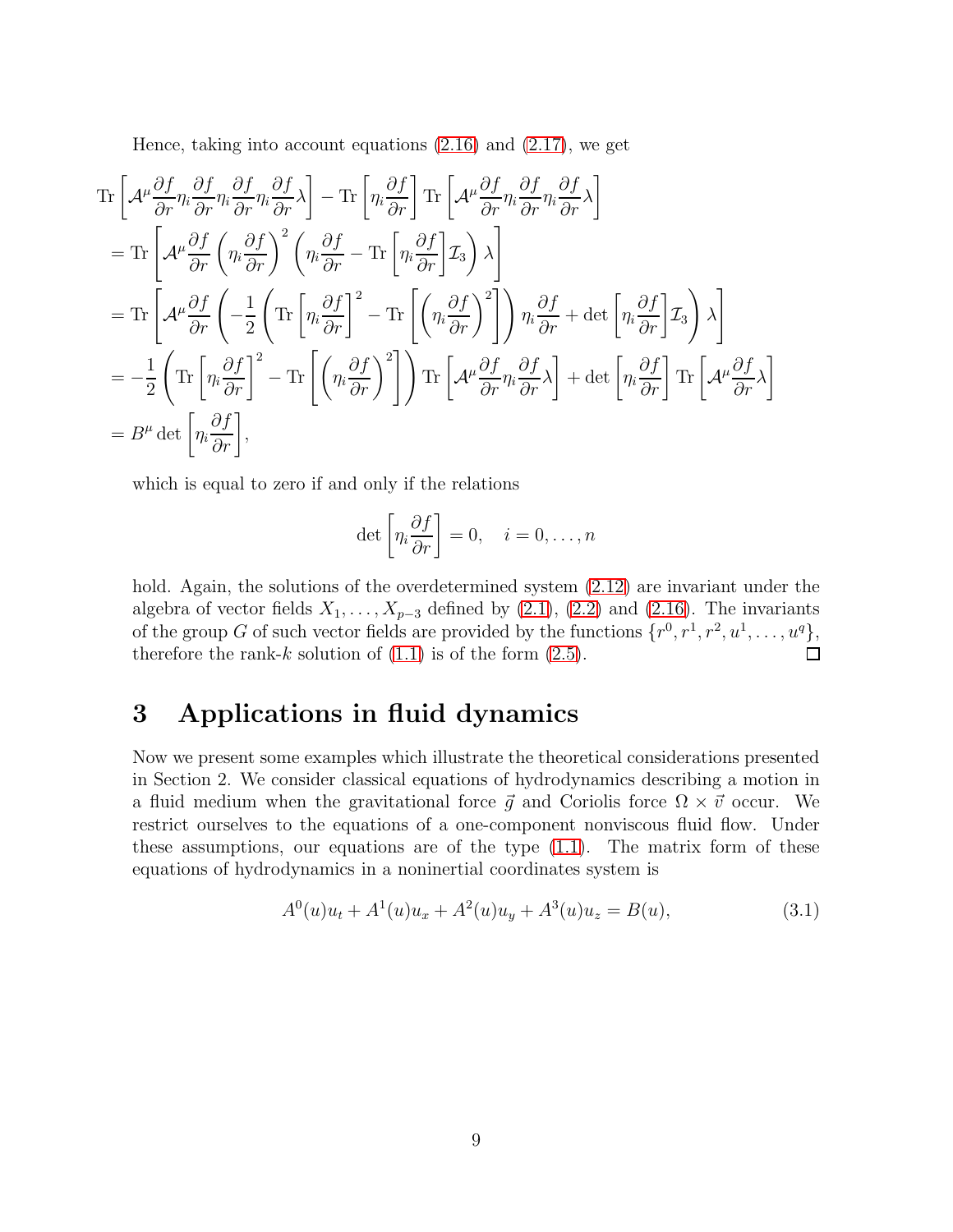where

$$
A^{0}(u) = \begin{pmatrix} 1 & 0 & 0 & 0 & 0 \\ 0 & 1 & 0 & 0 & 0 \\ 0 & 0 & 1 & 0 & 0 \\ 0 & 0 & 0 & 1 & 0 \\ 0 & 0 & 0 & -\kappa p/\rho & 1 \end{pmatrix}, \quad A^{i}(u) = \begin{pmatrix} v_{i} & 0 & 0 & 0 & \delta_{i1}/\rho \\ 0 & v_{i} & 0 & 0 & \delta_{i2}/\rho \\ 0 & 0 & v_{i} & 0 & \delta_{i3}/\rho \\ 0 & 0 & 0 & v_{i} & 0 \\ 0 & 0 & 0 & -\kappa p v_{i}/\rho & v_{i} \end{pmatrix}, \quad i = 1, 2, 3,
$$
  

$$
B(u) = \begin{pmatrix} g_{1} - (\Omega_{2}v_{3} - \Omega_{3}v_{2}) \\ g_{2} - (\Omega_{3}v_{1} - \Omega_{1}v_{3}) \\ g_{3} - (\Omega_{1}v_{2} - \Omega_{2}v_{1}) \\ 0 \end{pmatrix}, \quad u = (\vec{v}, \rho, p) \in \mathbb{R}^{5}, \quad \delta_{ij} = \begin{cases} 1 & i = j \\ 0 & i \neq j \\ 0 & i \neq j \end{cases}.
$$

Here we treat the physical space  $X \subset \mathbb{R}^4$  as classical space-time, each of its points having coordinates  $(t, \vec{x}) = (t, x, y, z)$  and the space of unknown functions (i.e. the hodograph space)  $U \subset \mathbb{R}^5$  having coordinates  $(\vec{v}, \rho, p)$ . The vector  $\vec{\Omega}$  denotes the angular velocity while  $\kappa$  is related to the adiabatic exponent  $\gamma$  of the fluid by the relation  $\kappa = 2(\gamma - 1)^{-1}$ .

For the homogeneous system [\(1.1\)](#page-2-0), each wave vector  $\lambda$  can be written in the form  $\lambda = (\lambda_0, \vec{\lambda})$ , where  $\vec{\lambda} = (\lambda_1, \lambda_2, \lambda_3)$  denotes a direction of wave propagation and the eigenvalue  $\lambda_0$  of the matrix  $(\lambda_i A^i)$  is a phase velocity of the considered wave. The dispersion relation for the homogeneous hydrodynamic system of equations [\(3.1\)](#page-9-0) takes the form

<span id="page-10-0"></span>
$$
(\lambda_0 + \vec{v} \cdot \vec{\lambda})^3 \left[ (\lambda_0 + \vec{\lambda} \cdot \vec{v})^2 - \frac{\kappa p}{\rho} |\vec{\lambda}|^2 \right] = 0.
$$
 (3.2)

Solving equation [\(3.2\)](#page-10-0), we obtain two types of wave vectors, namely

i) Entropic: 
$$
\lambda^E = \left(-\vec{\lambda} \cdot \vec{v}, \vec{\lambda}\right)
$$
,  
ii) Acoustic:  $\lambda^{A_{\varepsilon}} = \left(\varepsilon \left(\frac{\kappa p}{\rho}\right)^{1/2} |\vec{\lambda}| - \vec{v} \cdot \vec{\lambda}, \vec{\lambda}\right)$ ,  $\varepsilon = \pm 1$ .

Algebraic equations defining inhomogeneous wave vectors which satisfy equation [\(2.3\)](#page-3-4) are of the form

\n- i) Entropic: 
$$
\lambda_{E^0} = \left( -\vec{v} \cdot \vec{g}, \vec{g} - \vec{\Omega} \times \vec{v} \right),
$$
\n- ii) Acoustic:  $\lambda_{A^0_{\epsilon}} = \left( \varepsilon \left( \frac{\kappa p}{\rho} \right)^{1/2} |\vec{\lambda}| - \vec{v} \cdot \vec{\lambda}, \vec{\lambda} \right), \quad \varepsilon = \pm 1$
\n- iii) Hydrodynamic:  $\lambda_{H^0} = \left( \lambda_0, \vec{\lambda} \right), \quad \lambda_0 + \vec{v} \cdot \vec{\lambda} \neq 0, \left( \frac{\kappa p}{\rho} \right)^{1/2} |\vec{\lambda}|.$
\n

Several classes of wave solutions of the hydrodynamic system [\(3.1\)](#page-9-0) have been obtained via the generalized method of characteristics [\[4,](#page-18-13) [10\]](#page-18-14). Applying the CSM to this system allows us to compare the effectiveness of these two approaches. Here we restrict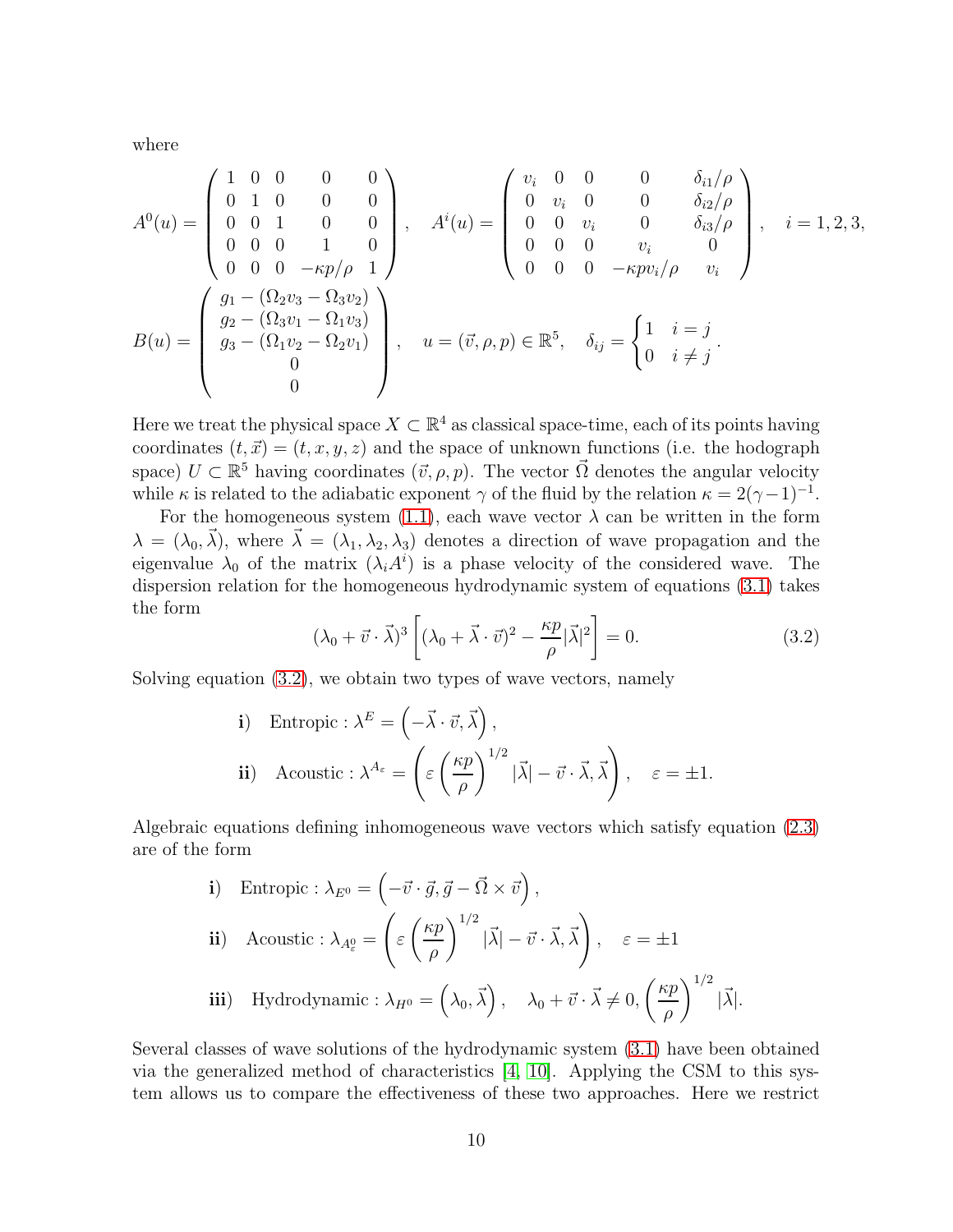ourselves to the consideration of superpositions of waves which are admissible by the inhomogeneous system [\(3.1\)](#page-9-0). We are interested only in rank-2 solutions which can be written in Riemann invariants. The results of such superpositions are set in Table [1,](#page-11-0) where the signs  $(+)$  and  $(-)$  indicate when superposition does and does not occur, respectively. We will now show for illustration some physically interesting solutions from among the ones obtained.



<span id="page-11-0"></span>Table 1: The existence  $(+)$  or absence  $(-)$  of nonlinear superposition of waves admitted by the system [\(3.1\)](#page-9-0).

Different possibilities of existence of solutions in Riemann invariants for different combinations of wave vectors (homogeneous and inhomogeneous) are denoted by subsystems  $E^0E$ ,  $E^0A_\varepsilon$ ,  $A_\varepsilon^0E$ ,  $A_\varepsilon^0A_\varepsilon$ ,  $H^0E$ ,  $H^0A_\varepsilon$ . Moreover, we denote by  $r^0$  a Riemann invariant associated with wave vectors  $\lambda_E^0$ ,  $\lambda_{A_\varepsilon}^0$ ,  $\lambda_H^0$  and by  $r^1$  a Riemann invariant associated with  $\lambda^E, \lambda^{A_{\varepsilon}}$ .

Now we present some examples which illustrate the theoretical considerations presented in Section 2.

**Subsystem**  $\{E^0, E\}$ : We look for solutions of the form  $(2.5)$  defined by

$$
\vec{v} = \vec{v}(r^0, r^1), \quad \rho = \rho(r^0, r^1), \quad p = p(r^0, r^1), \nr^0 = -(\vec{v} \cdot \vec{g})t + (g_1 + \Omega_3 v_2 - \Omega_2 v_3)x + (g_2 + \Omega_1 v_3 - \Omega_3 v_1)y + (g_3 + \Omega_2 v_1 - \Omega_1 v_2)z, \nr^1 = -(\vec{\lambda}^1 \cdot \vec{v})t + \lambda_1^1 x + \lambda_2^1 y + \lambda_3^1 z, \quad \vec{\lambda}^1 = (\lambda_1^1, \lambda_2^1, \lambda_3^1),
$$
\n(3.3)

where the  $\lambda_j^1$  are allowed to depend on the unknown functions. To satisfy equations [\(2.13d\)](#page-6-1), we require that the coefficients of  $t, x, y, z$  in  $r^0$  be constant, say  $r^0 = c_0 t +$  $c_1x + c_2y + c_3z$ . To allow for a rank-2 solution, the following relations must then hold

$$
\vec{g} \cdot \vec{\Omega} = 0
$$
,  $v_1 = \frac{g_2 - c_2 + \Omega_1 v_3}{\Omega_3}$ ,  $v_2 = \frac{c_1 - g_1 + \Omega_2 v_3}{\Omega_3}$ ,

implying that this type of solution exists only when the rotation axis of the system is perpendicular to the constant gravitational force. Solving [\(2.13\)](#page-6-0), we obtain the following solution

<span id="page-11-1"></span>
$$
v_1 = \frac{g_2}{\Omega_3} - \frac{c_0}{g_1} - \frac{c_0 \Omega_2 g_2}{g_1 g_3 \Omega_3} + \frac{\Omega_1}{\Omega_3} v_3(r^0, r^1), \quad v_2 = \frac{c_0 \Omega_2}{g_3 \Omega_3} - \frac{g_1}{\Omega_3} + \frac{\Omega_2}{\Omega_3} v_3(r^0, r^1),
$$
  
\n
$$
\rho = p_{r^0}, \quad p = p(r^0), \tag{3.4}
$$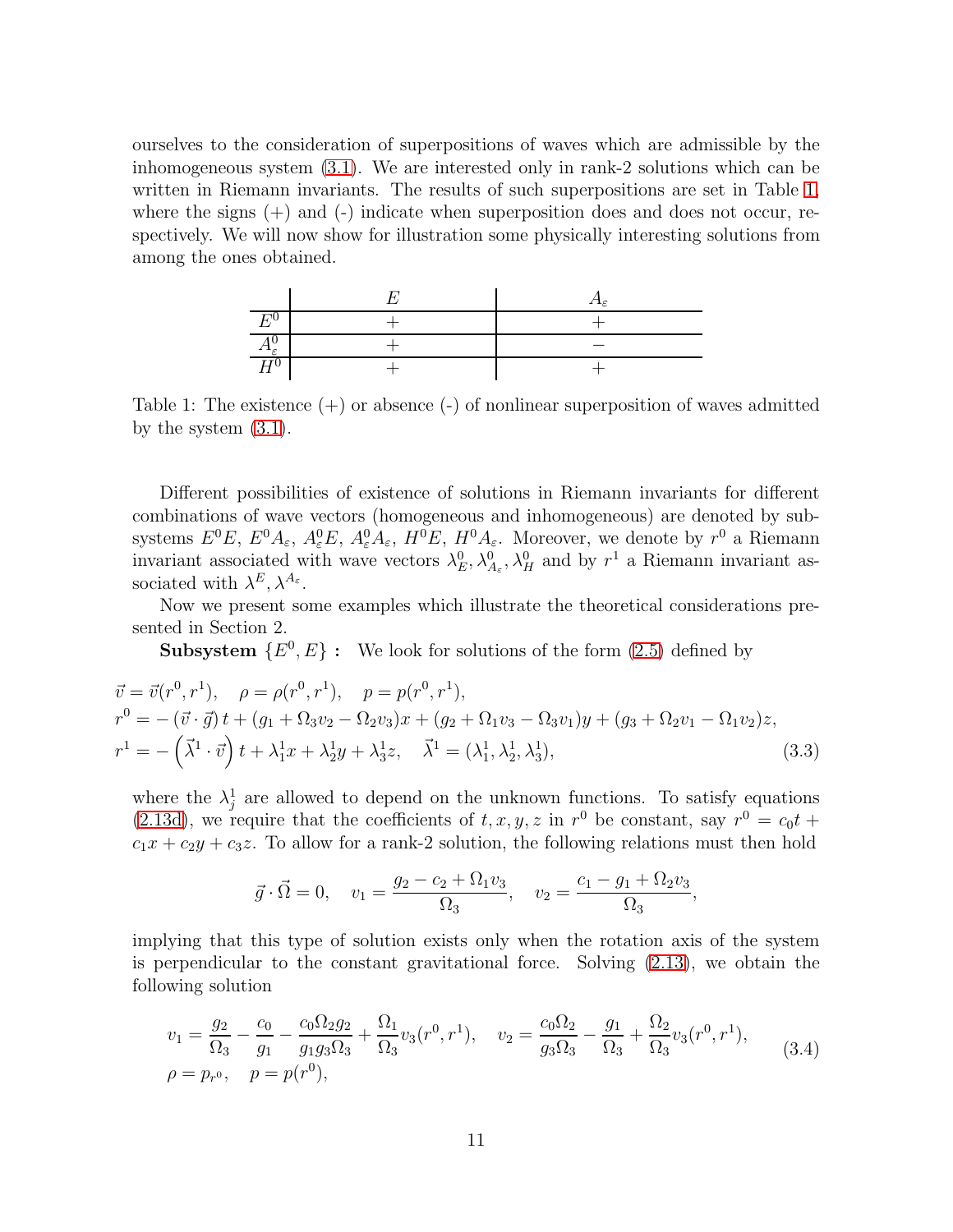<span id="page-12-0"></span>where  $p(r^0)$ ,  $v_3(r^0, r^1)$  are arbitrary functions of the Riemann invariants

$$
r^{0} = \frac{c_{0}}{g_{3}}(g_{3}t + \Omega_{2}x - \Omega_{1}y), \quad \vec{g} \cdot \vec{\Omega} = 0,
$$
  

$$
r^{1} = \left(\frac{\lambda_{2}^{1}g_{1} - \lambda_{1}^{1}g_{2}}{\Omega_{3}} + \frac{c_{0}\lambda_{3}^{1}}{g_{3}}\right)t + \lambda_{1}^{1}x + \lambda_{2}^{1}y + \lambda_{3}^{1}z,
$$
\n(3.5)

and  $\vec{\lambda}^1$  is a constant vector satisfying  $\vec{\lambda}^1 \cdot \vec{\Omega} = 0$ . The solution defined by [\(3.4\)](#page-11-1) and [\(3.5\)](#page-12-0) represents a double traveling wave with constant velocities.

**Subsystem**  $\{E^0, A_+\}$ : We look for solutions of the form  $(2.5)$  defined by

$$
\vec{v} = \vec{v}(r^0, r^1), \quad \rho = \rho(r^0, r^1), \quad p = p(r^0, r^1), \nr^0 = -(\vec{v} \cdot \vec{g})t + (g_1 + \Omega_3 v_2 - \Omega_2 v_3)x + (g_2 + \Omega_1 v_3 - \Omega_3 v_1)y + (g_3 + \Omega_2 v_1 - \Omega_1 v_2)z \nr^1 = -\left(\vec{\lambda}^1 \cdot \vec{v} + \left(\frac{\kappa p}{\rho}\right)^{1/2} |\vec{\lambda}^1|\right)t + \lambda_1^1 x + \lambda_2^1 y + \lambda_3^1 z, \quad \vec{\lambda}^1 = (\lambda_1^1, \lambda_2^1, \lambda_3^1),
$$

where the  $\lambda_j^1$  are allowed to depend on the unknown functions. The solution in this case exists only when  $\kappa = 1$ . Following the same process as with subsystem  $\{E_1^0, E\}$ , the rank-2 solution exists when  $\vec{g} \cdot \vec{\Omega} = 0$  and is given by

<span id="page-12-2"></span>
$$
v_1 = C_1 - \frac{\sqrt{A}}{|\vec{\Omega}|} \Omega_1 B(r^1),
$$
  
\n
$$
v_2 = \frac{1}{\Omega_1 \Omega_3} \left[ c_1 \Omega_1 - g_1 \Omega_1 + \Omega_2 \left( c_2 - g_2 + \Omega_3 \left( C_1 - \frac{\sqrt{A}}{|\vec{\Omega}|} \Omega_1 B(r^1) \right) \right) \right],
$$
  
\n
$$
v_3 = \frac{1}{\Omega_1} \left[ c_2 - g_2 + \Omega_3 \left( C_1 - \frac{\sqrt{A}}{|\vec{\Omega}|} \Omega_1 B(r^1) \right) \right],
$$
  
\n
$$
\rho = e^{r^0/A + B(r^1)}, \quad p = Ae^{r^0/A + B(r^1)}, \quad A \in \mathbb{R}^+, C_1 \in \mathbb{R}.
$$
  
\n(3.6)

Here  $B(r<sup>1</sup>)$  is an arbitrary function, the Riemann invariants are given by

<span id="page-12-1"></span>
$$
r^{0} = \frac{c_{2}g_{1} - c_{1}g_{2}}{\Omega_{3}}t + c_{1}x + c_{2}y - \frac{c_{1}\Omega_{1} + c_{2}\Omega_{2}}{\Omega_{3}}z,
$$
  
\n
$$
r^{1} = \left(\frac{\sqrt{A}}{|\vec{\Omega}|}(\vec{\lambda}^{1} \cdot \vec{\Omega})B(r^{1}) - \lambda_{1}^{1}C_{1} + \sqrt{A}|\vec{\lambda}^{1}| + \frac{\lambda_{2}^{1}\Omega_{1}(g_{1} - c_{1}) - (\lambda_{2}^{1}\Omega_{2} + \lambda_{3}^{1}\Omega_{3})(c_{2} - g_{2} + C_{1}\Omega_{3})}{\Omega_{1}\Omega_{3}}\right)t + \lambda_{1}^{1}x + \lambda_{2}^{1}y + \lambda_{3}^{1}z,
$$
\n(3.7)

and  $\vec{\lambda}^1$  is colinear with  $\vec{\Omega}$ ,  $\vec{\lambda}^1 \times \vec{\Omega} = 0$ . Note that this solution admits the gradient catastrophe for a certain time  $T_0$  that we estimate by considering a first-order taylor expansion for  $B(r^1) \sim B_0 + B_1 r^1$ . We obtain that the first-order partial derivative of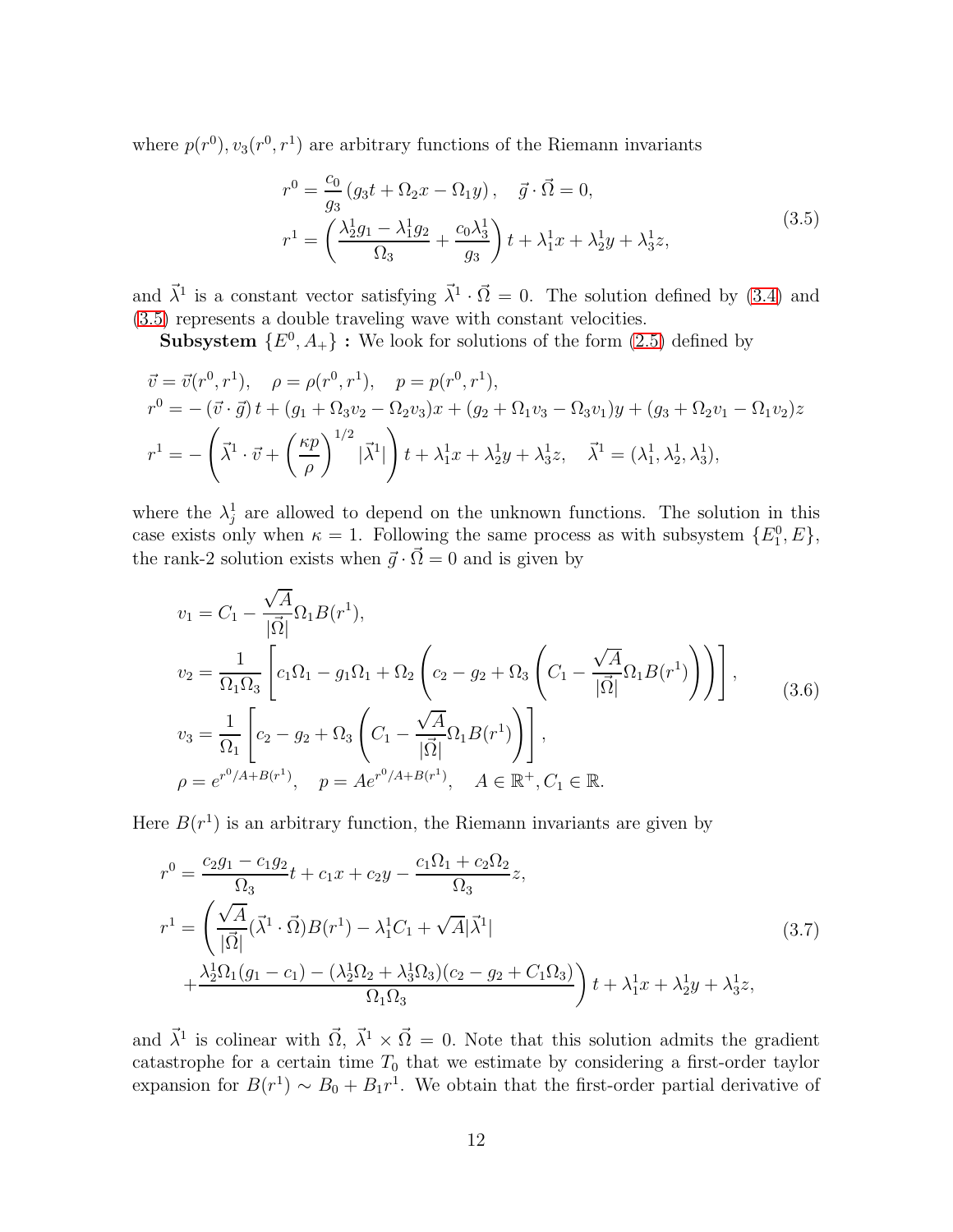$(3.7)$  with respect to t goes to infinity at time

<span id="page-13-1"></span>
$$
T_0 = \frac{|\vec{\Omega}|}{B_1 \sqrt{A} \left(\vec{\lambda}^1 \cdot \vec{\Omega}\right)}.\tag{3.8}
$$

A physically interesting solution can be built by selecting  $B(r^1)$  as the Jacobi elliptic function sn( $r^1$ ,  $m$ ), where  $m \in [0, 1]$  is the modulus. For this choice, solution [\(3.6\)](#page-12-2), becomes

<span id="page-13-0"></span>
$$
v_1 = C_1 - \frac{\sqrt{A}}{|\vec{\Omega}|} \Omega_1 \operatorname{sn}(r^1, k),
$$
  
\n
$$
v_2 = \frac{1}{\Omega_1 \Omega_3} \left[ c_1 \Omega_1 - g_1 \Omega_1 + \Omega_2 \left( c_2 - g_2 + \Omega_3 \left( C_1 - \frac{\sqrt{A}}{|\vec{\Omega}|} \Omega_1 \operatorname{sn}(r^1, m) \right) \right) \right],
$$
  
\n
$$
v_3 = \frac{1}{\Omega_1} \left[ c_2 - g_2 + \Omega_3 \left( C_1 - \frac{\sqrt{A}}{|\vec{\Omega}|} \Omega_1 \operatorname{sn}(r^1, m) \right) \right],
$$
  
\n
$$
\rho = e^{r^0/A + \operatorname{sn}(r^1, m)}, \quad p = Ae^{r^0/A + \operatorname{sn}(r^1, m)}, \quad A \in \mathbb{R}^+, C_1 \in \mathbb{R},
$$
\n(3.9)

while the invariants adopt the implicit form

$$
r^{0} = \frac{c_{2}g_{1} - c_{1}g_{2}}{\Omega_{3}}t + c_{1}x + c_{2}y - \frac{c_{1}\Omega_{1} + c_{2}\Omega_{2}}{\Omega_{3}}z,
$$
  
\n
$$
r^{1} = \left(\frac{\sqrt{A}}{|\vec{\Omega}|}(\vec{\lambda}^{1} \cdot \vec{\Omega})\text{sn}(r^{1}, m) - \lambda_{1}^{1}C_{1} + \sqrt{A}|\vec{\lambda}^{1}| + \frac{\lambda_{2}^{1}\Omega_{1}(g_{1} - c_{1}) - (\lambda_{2}^{1}\Omega_{2} + \lambda_{3}^{1}\Omega_{3})(c_{2} - g_{2} + C_{1}\Omega_{3})}{\Omega_{1}\Omega_{3}}\right)t + \lambda_{1}^{1}x + \lambda_{2}^{1}y + \lambda_{3}^{1}z.
$$
\n(3.10)

Figure [1](#page-14-0) illustrates the evolution of the density function  $\rho(r^0, r^1)$  in [\(3.6\)](#page-12-2) near the gradient catastrophe when the function  $B(r<sup>1</sup>)$  is chosen to be one the Jacobi elliptic functions  $\text{sn}(r^1, 1/2), \text{cn}(r^1, 1/2), \text{dn}(r^1, 1/2)$  for a certain choice of the parameters. It should be noted that for solution [\(3.9\)](#page-13-0), the gradient catastrophe can be estimated to take place, according to formula [\(3.8\)](#page-13-1), around the time

$$
T_0 = \frac{|\vec{\Omega}|}{\sqrt{A}(\vec{\lambda}^1 \cdot \vec{\Omega})}.
$$

**Subsystem**  $\{A^0_{\varepsilon}, E\}$ : We now look for solutions of the form [\(2.5\)](#page-3-1) defined by

$$
\vec{v} = \vec{v}(r^0, r^1), \quad \rho = \rho(r^0, r^1), \quad p = p(r^0, r^1),
$$
  
\n
$$
r^0 = -\left(\vec{\lambda}^0 \cdot \vec{v} + \varepsilon \left(\frac{\kappa p}{\rho}\right)^{1/2} |\vec{\lambda}^0| \right) t + \lambda_1^0 x + \lambda_2^0 y + \lambda_3^0 z,
$$
  
\n
$$
r^1 = -\left(\vec{\lambda}^1 \cdot \vec{v}\right) t + \lambda_1^1 x + \lambda_2^1 y + \lambda_3^1 z, \quad \vec{\lambda}^s = (\lambda_1^s, \lambda_2^s, \lambda_3^s), \quad s = 0, 1,
$$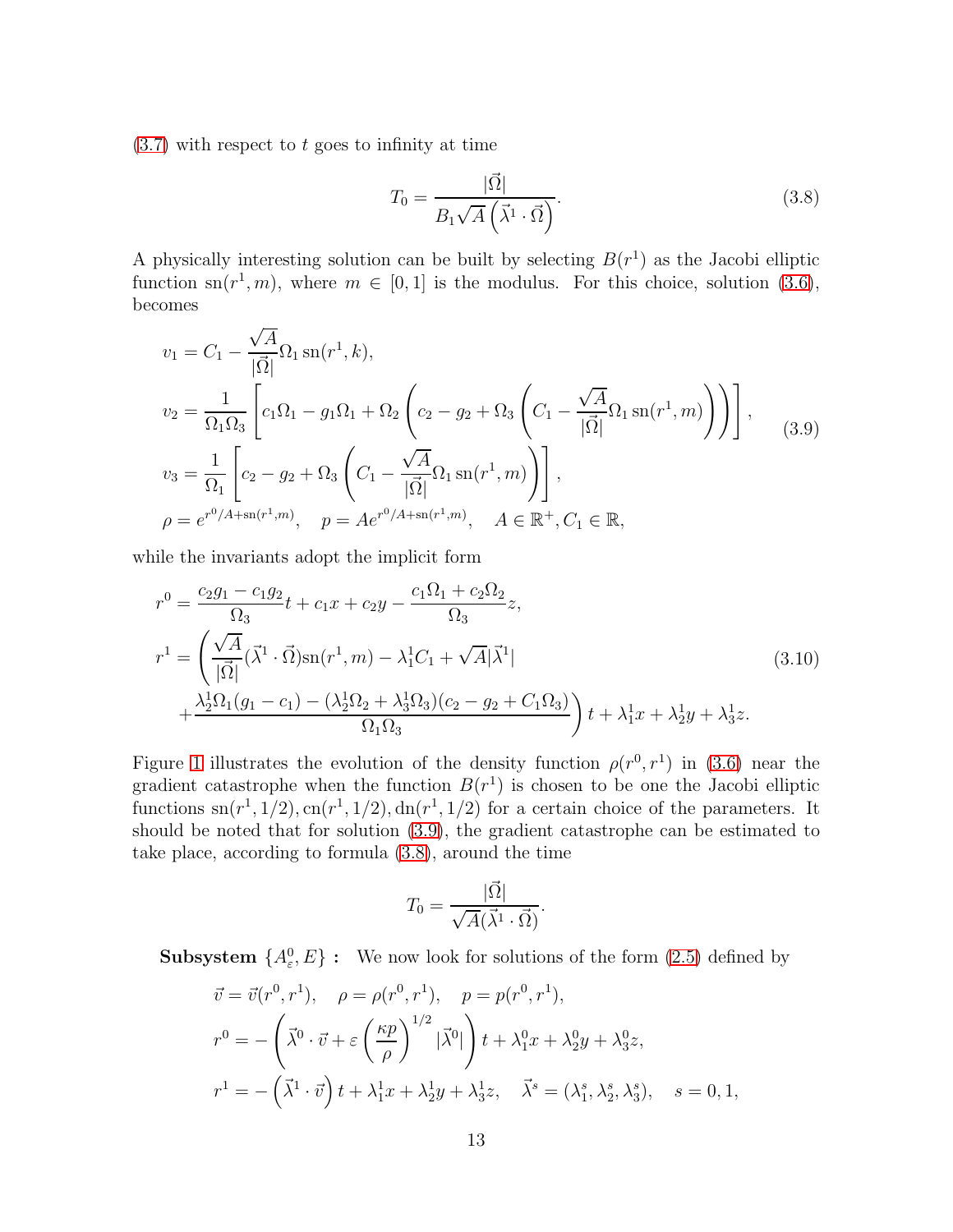

<span id="page-14-0"></span>Figure 1: Density distribution for the solution  $(3.6)$  at time  $t = 0$  and near the gradient catastrophe for the elliptic functions  $B(r^1) = \text{sn}(r^1, \frac{1}{2})$  $(\frac{1}{2}), \text{cn}(r^1, \frac{1}{2})$  $(\frac{1}{2}), \mathrm{dn}(r^1, \frac{1}{2})$  $\frac{1}{2}$ ).

where the  $\lambda_j^1$  are allowed to depend on the unknown functions. In this case, the solution exists only when  $\vec{\lambda}^0 = \epsilon_1 |\vec{\lambda}^0| \vec{\Omega}, |\vec{\Omega}| = 1$  and  $\vec{g} \cdot \vec{\Omega} = 0$ . Under these circumstances, the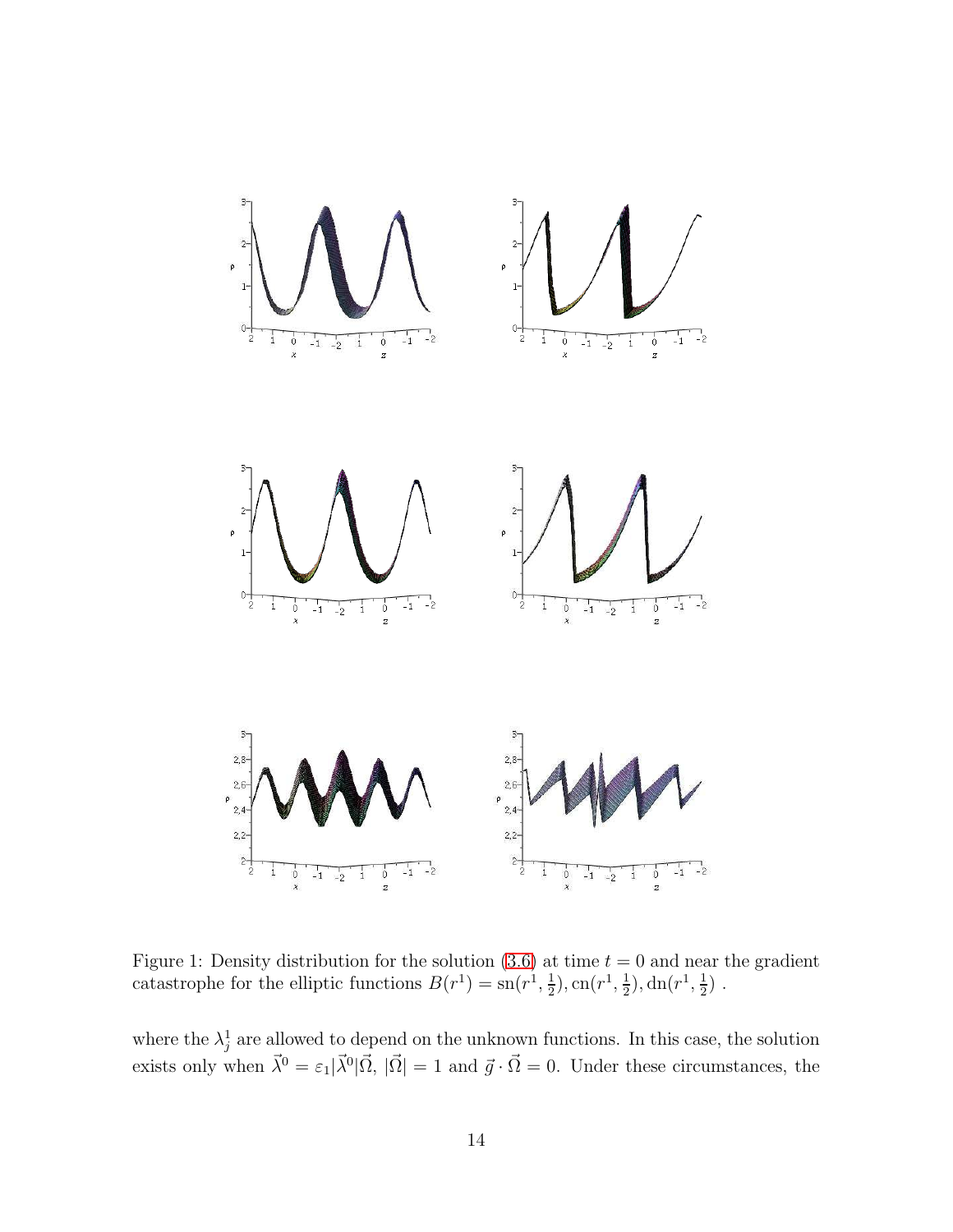rank-2 solution takes the form

$$
p = p_0, \quad \rho = \rho_0, \quad p_0, \rho_0 \in \mathbb{R},
$$
  

$$
v_3 = \frac{1}{\Omega_3 \varepsilon_1} \left[ \varepsilon \sqrt{p_0 \kappa / \rho} - \varepsilon_1 (\Omega_1 v_1 + \Omega_2 v_2) - c_0 \right],
$$

where the functions  $v_1, v_2$  satisfy the equations

<span id="page-15-0"></span>
$$
\begin{pmatrix} v_1 \\ v_2 \end{pmatrix}_{r^0} = \begin{pmatrix} d_1 & d_2 \\ d_3 & d_4 \end{pmatrix} \begin{pmatrix} v_1 \\ v_2 \end{pmatrix} + \begin{pmatrix} d_5 \\ d_6 \end{pmatrix}, \tag{3.11}
$$

.

.

with the constants being given by

$$
d_1 = \frac{\Omega_1 \Omega_2}{\varepsilon \Omega_3 \sqrt{p_0 \kappa / \rho_0}}, \quad d_2 = \frac{\Omega_2^2 + \Omega_3^2}{\varepsilon \Omega_3 \sqrt{p_0 \kappa / \rho_0}}, \quad d_3 = \frac{\Omega_2 \left( c_0 - \varepsilon \sqrt{p_0 \kappa / \rho_0} \right) + g_1 \Omega_3 \varepsilon_1}{\varepsilon \Omega_3 \sqrt{p_0 \kappa / \rho_0}},
$$

$$
d_4 = -\frac{\Omega_1^2 + \Omega_3^2}{\varepsilon \Omega_3 \sqrt{p_0 \kappa / \rho_0}}, \quad d_5 = -\frac{\Omega_1 \Omega_2}{\varepsilon \Omega_3 \sqrt{p_0 \kappa / \rho_0}}, \quad d_6 = \frac{-\Omega_1 \left( c_0 - \varepsilon \sqrt{p_0 \kappa / \rho_0} \right) + g_2 \Omega_3 \varepsilon_1}{\varepsilon \Omega_3 \sqrt{p_0 \kappa / \rho_0}}
$$

The eigenvalues  $\mu_{\pm}$  and eigenvectors  $V_{\pm}$  of matrix  $\begin{pmatrix} d_1 & d_2 \\ d & d \end{pmatrix}$  $d_3$   $d_4$  $\setminus$ are given by

$$
\mu_{\pm} = \pm \varepsilon i \sqrt{\frac{\rho_0}{p_0 \kappa}}, \quad V_{\pm} = \begin{pmatrix} \frac{\Omega_2^2 + \Omega_3^2}{\Omega_1 \Omega_2 \mp i \Omega_3} \\ -1 \end{pmatrix}.
$$

The solution of equations [\(3.11\)](#page-15-0) is then given by

$$
v_1 = F_1(r^1) \cos\left(\epsilon \sqrt{\rho_0/\kappa p_0}r^0\right) + F_2(r^1) \sin\left(\epsilon \sqrt{\rho_0/\kappa p_0}r^0\right) + c_1,
$$
  
\n
$$
v_2 = -\frac{\Omega_1 \Omega_2}{\Omega_2^2 + \Omega_3^2} \left(F_1(r^1) \cos\left(\epsilon \sqrt{\rho_0/\kappa p_0}r^0\right) + F_2(r^1) \sin\left(\epsilon \sqrt{\rho_0/\kappa p_0}r^0\right) + c_1\right)
$$
  
\n
$$
+ \frac{\varepsilon_1 \Omega_3}{\varepsilon(\Omega_2^2 + \Omega_3^2)} \left[F_2(r^1) \cos\left(\epsilon \sqrt{\rho_0/\kappa p_0}r^0\right) - F_1(r^1) \sin\left(\epsilon \sqrt{\rho_0/\kappa p_0}r^0\right)\right]
$$
  
\n
$$
+ \frac{\varepsilon \Omega_2 \sqrt{p_0 \kappa/\rho_0} - c_0 \Omega_2 - \varepsilon_1 g_1 \Omega_2 \Omega_3}{\varepsilon_1(\Omega_2^2 + \Omega_3^2)},
$$

where  $c_0 \in \mathbb{R}$ ,  $F_1(r^1)$ ,  $F_2(r^1)$  are arbitrary functions of the Riemann invariant  $r^1$  and  $c_1 \in \mathbb{R}$  is given by

$$
c_1 = \frac{\varepsilon_1 (g_2 \Omega_3^2 + \Omega_2^2 (g_2 + g_1 \Omega_1)) - c_0 \Omega_1 \Omega_3 + \varepsilon \Omega_1 \Omega_3 \sqrt{p_0 \kappa / \rho_0}}{\varepsilon_1 \Omega_3}
$$

The Riemann invariants then adopt the explicit form

$$
r^{0} = c_{0}t + \varepsilon_{1} (\Omega_{1}x + \Omega_{2}y + \Omega_{3}z),
$$
  
\n
$$
r^{1} = \varepsilon_{1} (\varepsilon \sqrt{p_{0}\kappa/\rho_{0}} - c_{0}) t - \Omega_{1}x - \Omega_{2}y - \Omega_{3}z.
$$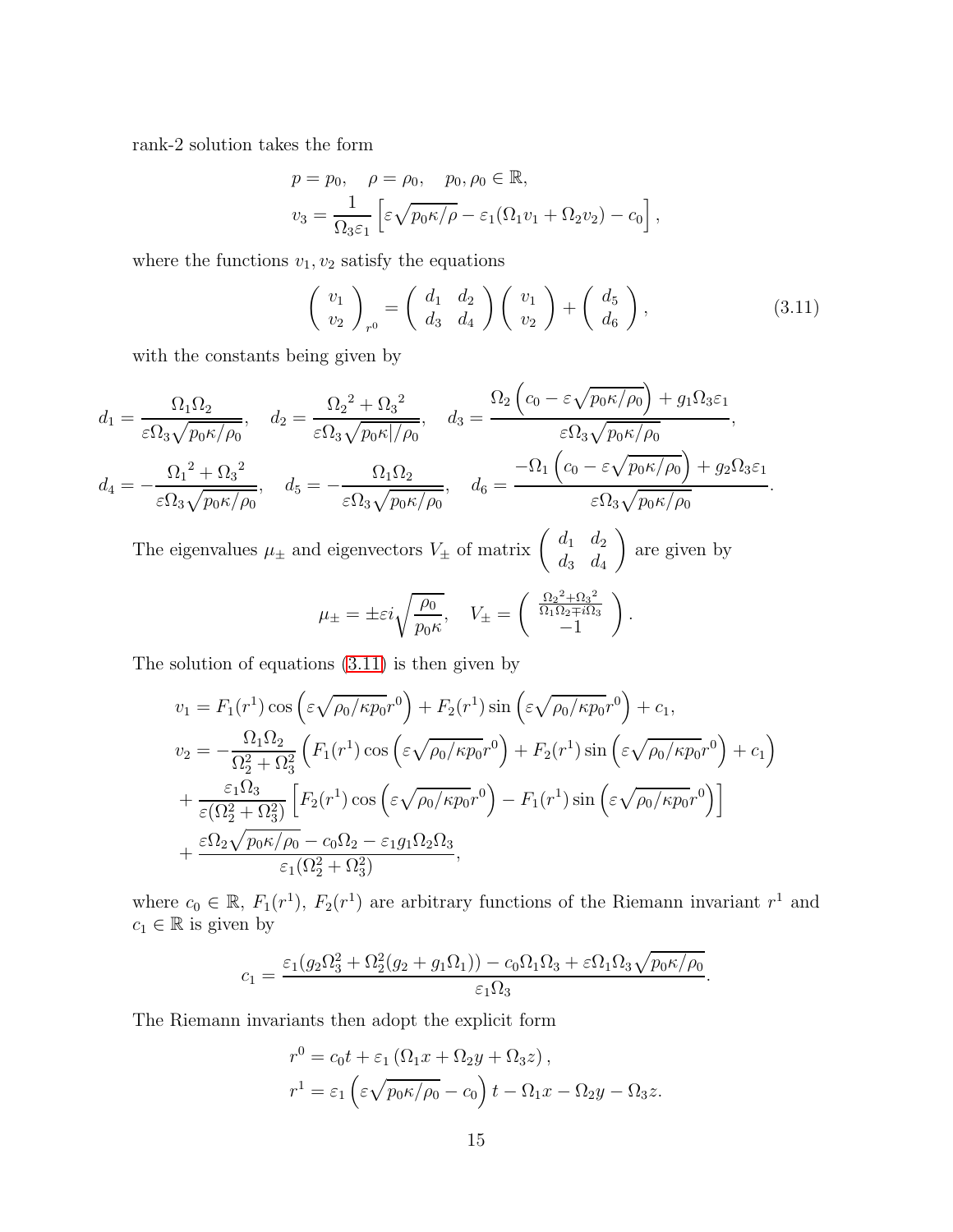This solution models the superposition of two traveling waves with the same direction but different phase velocities.

**Subsystem**  $\{H^{0}E\}$ : We finally consider the case of the propagation of an entropic wave on an hydrodynamic state. Since the required computations are very involved, we first assume, without loss of generality, that the coordinate system is chosen in such a way that the vector  $\Omega$  is given by  $(0, 0, 1)$ . Using equations  $(2.13)$ , one can show that a laminar solution of equations [\(3.1\)](#page-9-0) exists when the wave vectors  $\vec{\lambda}^0$  and  $\vec{\lambda}^1$  are colinear and is given by

$$
v_1 = g_2 + \frac{c_1}{c_2} \exp\left[-W\left(\frac{e^s}{c_2\left(c_0 + c_1g_2 - c_2g_1\right)}\right) + s\right],
$$
  
\n
$$
v_2 = \exp\left[-W\left(\frac{e^s}{c_2\left(c_0 + c_1g_2 - c_2g_1\right)}\right)\right] - g_1,
$$
  
\n
$$
v_3 = \int \frac{g_3}{c_0 + c_1v_1 + c_2v_2} dr^0 + F_2(r^1),
$$
  
\n
$$
\rho = \rho(r^1) > 0, \quad p = p_0, \quad s = \frac{c_1(r^0 + F_1(r^1)) - g_1}{c_2\left(c_0 + c_1g_2 - c_2g_1\right)},
$$
\n(3.12)

<span id="page-16-0"></span>where the Riemann invariants satisfy the relations

$$
r^{0} = c_{0}t + c_{1}x + c_{2}y, \quad c_{2} \neq 0, \quad c_{1}^{2} + c_{2}^{2} = 1, \quad \vec{\Omega} = (0, 0, 1),
$$
  

$$
r^{1} = -\left(c_{1}g_{2} - c_{2}g_{1} + \exp\left[-W\left(\frac{e^{s}}{c_{2}(c_{0} + c_{1}g_{2} - c_{2}g_{1})}\right)\right]\right)t + c_{1}x + c_{2}y.
$$
(3.13)

Here, the functions  $F_1(r^1)$ ,  $F_2(r^1)$  are arbitrary functions and  $\rho(r^1)$  is an arbitrary positive function of the Riemann invariant  $r^1$ . The function  $W(\phi)$  stands for the principal branch of the Lambert W function which is defined by the relation

$$
W(\phi) \exp\left[W\left(\phi\right)\right] = \phi. \tag{3.14}
$$

The Lambert function  $W(\phi)$  is positive and increasing when its argument is greater than 0 and negative only for  $-e^{-1} < \phi < 0$ . Moreover, it is unbounded when  $\phi$  tends to  $+\infty$ . Hence, the velocity components  $v_1, v_2$  are bounded for positive values of

$$
\phi = \frac{e^s}{c_2(c_0 + c_1g_2 - c_2g_1)}.
$$

Also, the solution is perturbed in accordance with the nature of the arbitrary function  $F_1(r^1)$ . This situation is illustrated in figure [2](#page-17-0) for the case of a periodic perturbation,  $F_1(r^1) = \sin r^1.$ 

## 4 Final remarks

The main result of this paper consists of extending the Riemann invariant method to inhomogeneous quasilinear systems with coefficients depending only on dependent variables u. The conditional symmetry method, together with the Cayley-Hamilton idea,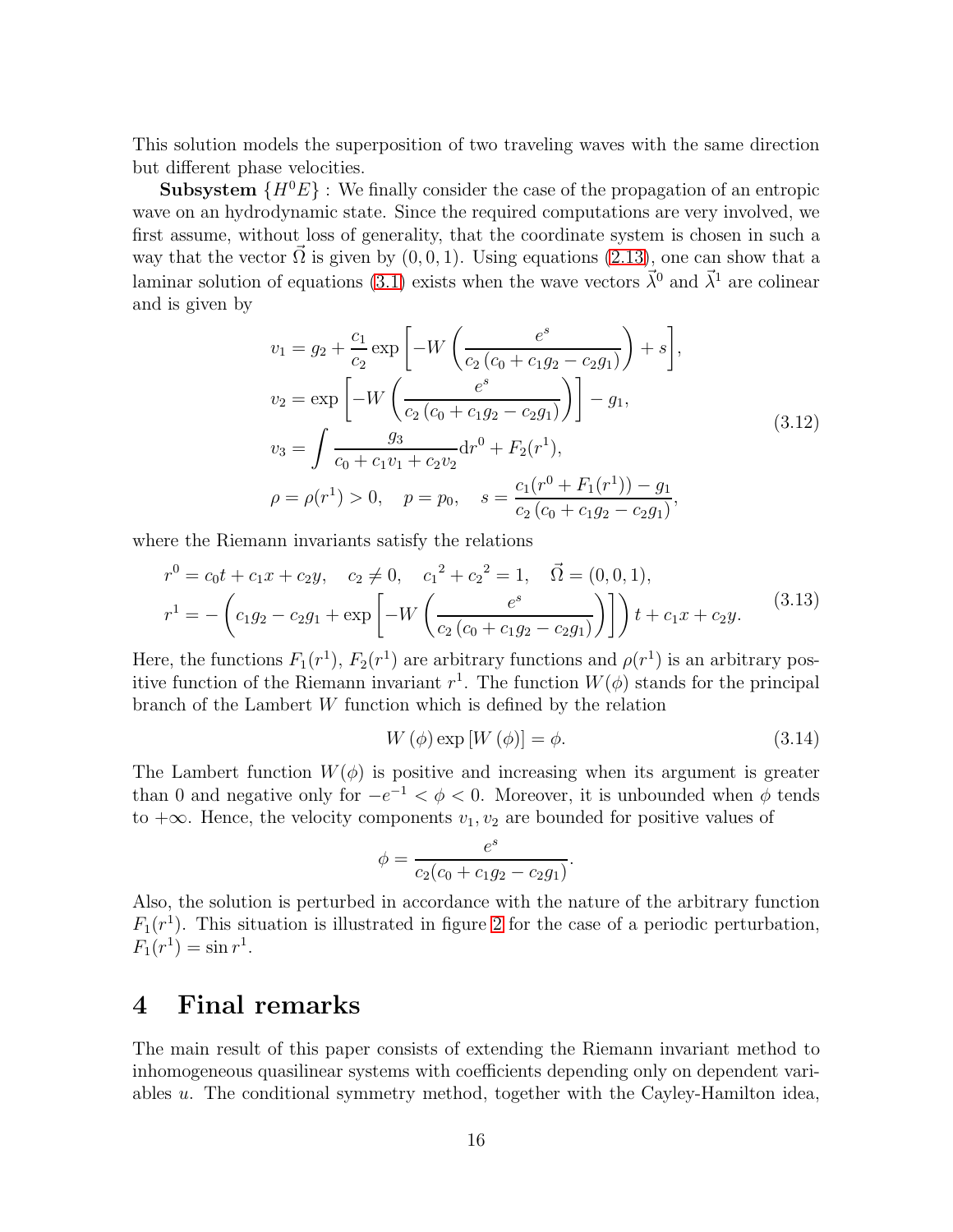

<span id="page-17-0"></span>Figure 2: Velocity vector field  $v_2$  for solution [\(3.12\)](#page-16-0) at times  $t = 0$  and  $t = 1$  when  $c_0 > 0$  and  $F_1(r^1) = \sin r^1$ .

was adapted to partial differential equations in such a way as to allow the applicability of the Riemann invariants method. The conditions [\(2.13\)](#page-6-0) and [\(2.16\)](#page-8-0) are necessary and sufficient for the existence of rank 2 and 3 solutions of the system [\(1.1\)](#page-2-0), respectively. In the proof of theorems 1 and 2, we obtain that the gradient of the matrix functions  $M_1^{-1}$ or  $M_2^{-1}$  becomes infinite for certain values of  $x^0$  (the solution and its derivatives do not remain bounded). This means that we are dealing with a gradient catastrophe and some discontinuities can arise such as, for example, shock waves. Thus, the existence of Riemann invariants implies that it is not possible to introduce the concept of a weak solution in the broad sense.

These theoretical considerations have been illustrated by the examples of inhomogeneous equations of fluid dynamics in the presence of gravitational and Coriolis external forces. We were able to construct new classes of rank-2 solutions expressible in terms of Riemann invariants in the cases  $E^0E, E^0A_\varepsilon, A_\varepsilon^0E, H^0E, H^0A_\varepsilon$ . Some of these solutions admits a gradient catastrophe. This results from the fact that the first derivatives of Riemann invariants become infinite after some finite time. These solutions, in their general form, possess some degree of freedom, that is, depend on one or two arbitrary functions of one variable (Riemann invariant) depending on the case. This arbitrariness allows one to change the geometrical properties of the governed fluid flow in such a way as to displace the singularities to a sufficient extent. This fact is of some significance since even for arbitrary smooth and sufficiently small initial data at  $t = t_0$ , the magnitude of the first derivatives of the Riemann invariants become unbounded in some finite time T. This time can be estimated for each solution.

#### Acknowledgement

This work has been supported by a research fellowship from NSERC of Canada.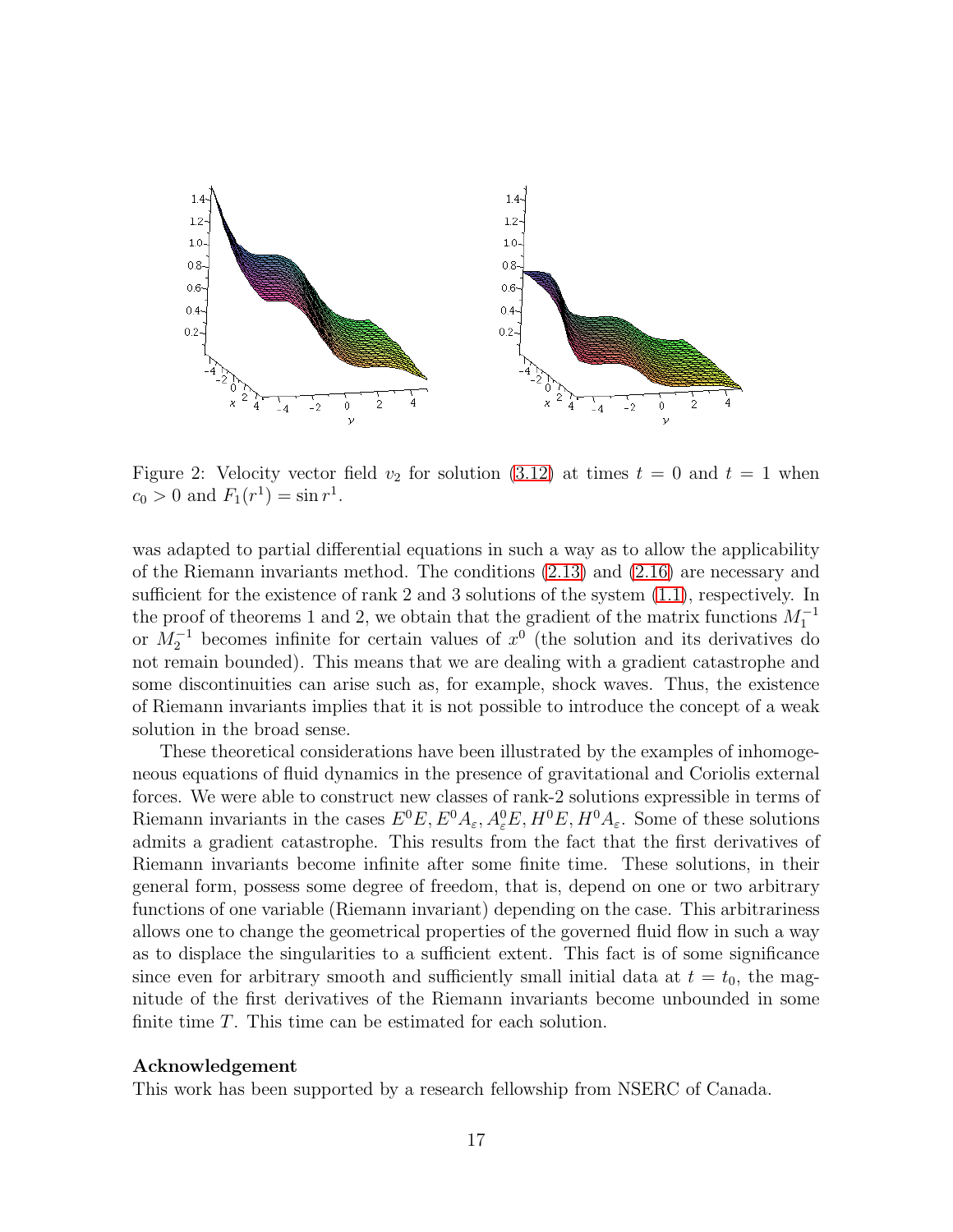# <span id="page-18-7"></span>References

- <span id="page-18-2"></span>[1] I.M. Anderson, M.E. Fels, and C.G. Torre. Group invariant solutions without transversality. Comm. Math. Phys., 212(3):653–686, 2000.
- <span id="page-18-10"></span>[2] G.W. Bluman and S. Kumei. Symetries and differential equations. Springer, New York, 1989.
- [3] R. Conte, Grundland A.M., and B. Huard. Elliptic solutions of isentropic ideal compressible fluid flow in  $(3+1)$  dimensions. Journal of Physics A : Mathematical and Theoretical, 42(13), 2009.
- <span id="page-18-13"></span>[4] A.M. Grundland. Riemann invariants for nonhomogeneous systems of first-order partial quasi-linear differential equations—algebraic aspects. Examples from gasdynamics. Arch. Mech. (Arch. Mech. Stos.), 26:271–295, 1974.
- <span id="page-18-5"></span><span id="page-18-4"></span>[5] A.M. Grundland and B. Huard. Riemann invariants and rank-k solutions of hyperbolic systems. Journal of Nonlinear Mathematical Physics, 13(3):393–419, 2006.
- [6] A.M. Grundland and B. Huard. Conditional symmetries and Riemann invariants for hyperbolic systems of pdes. Journal of Physics A Mathematical and Theoretical, 40(15):4093, 2007.
- <span id="page-18-8"></span><span id="page-18-6"></span>[7] A.M. Grundland, L. Martina, and G. Rideau. Partial differential equations with differential constraints, volume 11. CRM Proc. Lecture Notes, 1997.
- <span id="page-18-11"></span>[8] A.M. Grundland, P. Tempesta, and P. Winternitz. Weak transversality and partially invariant solutions. J. Math. Phys., 44(6):2704–2722, 2003.
- <span id="page-18-14"></span>[9] B Huard. Conditionally invariant solutions of the rotating shallow water wave equations. J. Phys. A : Math. Theor., to appear, 2010.
- <span id="page-18-3"></span>[10] A Jeffrey. Quasilinear Hyperbolic Systems and Waves. Pitman Publishing, 1976.
- [11] D. Levi and P. Winternitz. Nonclassical symmetry reduction: example of the Boussinesq equation. J. Phys. A., 22(15):2915–2924, 1989.
- <span id="page-18-12"></span>[12] P.J. Olver. Applications of Lie Groups to Differential Equations. Springer, New York, 2000.
- <span id="page-18-0"></span>[13] P.J. Olver and P. Rosenau. The construction of special solutions to partial differential equations. *Phys. Lett.*, 114A:107-112, 1986.
- <span id="page-18-9"></span>[14] P.J. Olver and P. Rosenau. Group-invariant solutions of differential equations. SIAM J. Appl. Math., 47(2):263–278, 1987.
- <span id="page-18-1"></span>[15] J. Ondich. A differential constraints approach to partial invariance. European J. Appl. Math., 6(6):631–637, 1995.